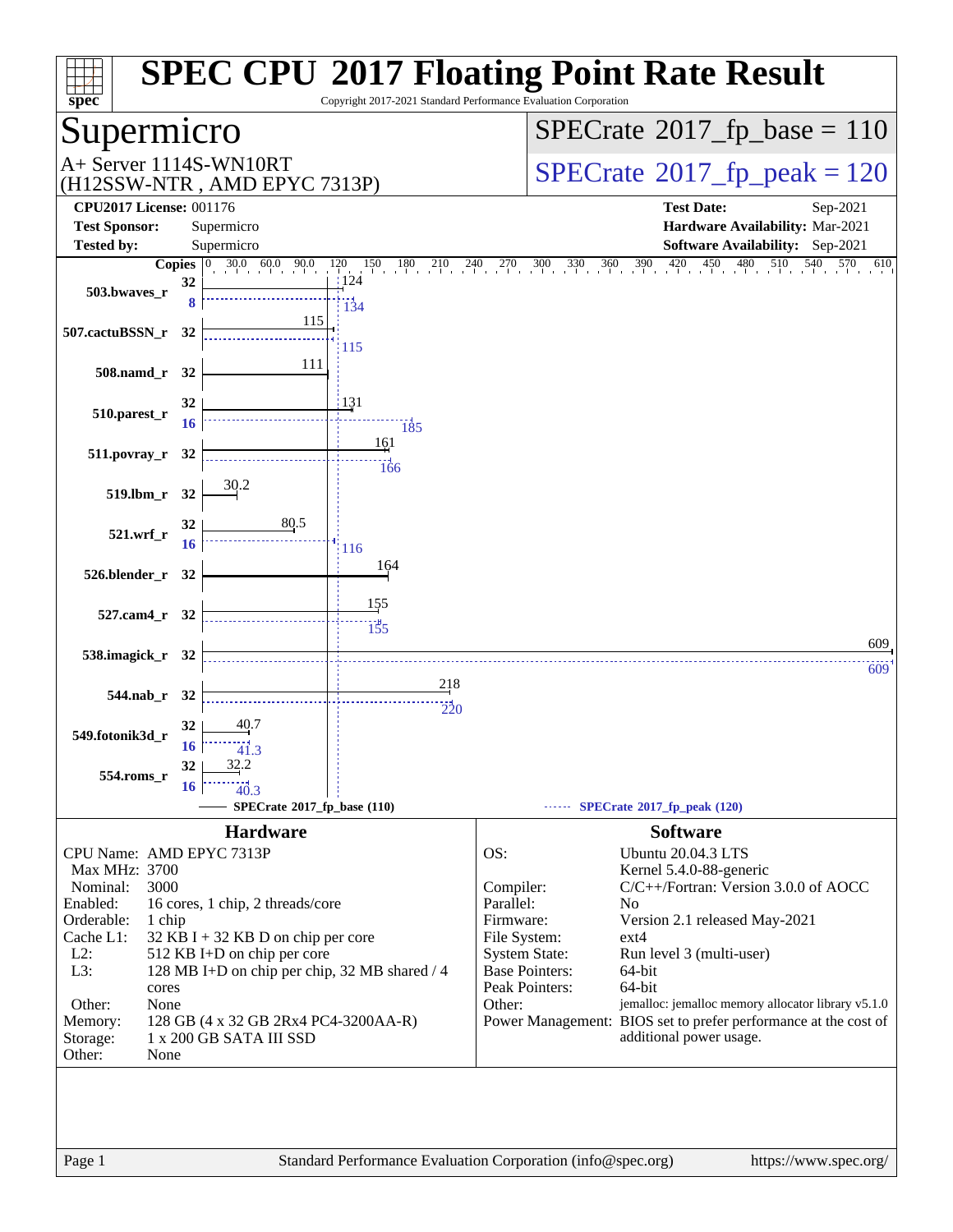

Copyright 2017-2021 Standard Performance Evaluation Corporation

## Supermicro

(H12SSW-NTR , AMD EPYC 7313P)

 $SPECTate$ <sup>®</sup>[2017\\_fp\\_base =](http://www.spec.org/auto/cpu2017/Docs/result-fields.html#SPECrate2017fpbase) 110

A+ Server 1114S-WN10RT<br>
(H12SSW-NTR AMD EPYC 7313P) [SPECrate](http://www.spec.org/auto/cpu2017/Docs/result-fields.html#SPECrate2017fppeak)®[2017\\_fp\\_peak = 1](http://www.spec.org/auto/cpu2017/Docs/result-fields.html#SPECrate2017fppeak)20

**[CPU2017 License:](http://www.spec.org/auto/cpu2017/Docs/result-fields.html#CPU2017License)** 001176 **[Test Date:](http://www.spec.org/auto/cpu2017/Docs/result-fields.html#TestDate)** Sep-2021 **[Test Sponsor:](http://www.spec.org/auto/cpu2017/Docs/result-fields.html#TestSponsor)** Supermicro **[Hardware Availability:](http://www.spec.org/auto/cpu2017/Docs/result-fields.html#HardwareAvailability)** Mar-2021 **[Tested by:](http://www.spec.org/auto/cpu2017/Docs/result-fields.html#Testedby)** Supermicro **[Software Availability:](http://www.spec.org/auto/cpu2017/Docs/result-fields.html#SoftwareAvailability)** Sep-2021

#### **[Results Table](http://www.spec.org/auto/cpu2017/Docs/result-fields.html#ResultsTable)**

|                                   | <b>Base</b>   |                |       |                |            | <b>Peak</b>    |       |               |                |              |                |              |                |              |
|-----------------------------------|---------------|----------------|-------|----------------|------------|----------------|-------|---------------|----------------|--------------|----------------|--------------|----------------|--------------|
| <b>Benchmark</b>                  | <b>Copies</b> | <b>Seconds</b> | Ratio | <b>Seconds</b> | Ratio      | <b>Seconds</b> | Ratio | <b>Copies</b> | <b>Seconds</b> | <b>Ratio</b> | <b>Seconds</b> | <b>Ratio</b> | <b>Seconds</b> | <b>Ratio</b> |
| 503.bwaves_r                      | 32            | 2593           | 124   | 2595           | 124        |                |       | 8             | 600            | 134          | 600            | 134          |                |              |
| 507.cactuBSSN r                   | 32            | 353            | 115   | 351            | 116        |                |       | 32            | 351            | <b>115</b>   | 351            | 115          |                |              |
| $508$ .namd $r$                   | 32            | 274            | 111   | 274            | <b>111</b> |                |       | 32            | 274            | 111          | 274            | <b>111</b>   |                |              |
| 510.parest_r                      | 32            | 630            | 133   | 640            | 131        |                |       | 16            | 226            | 185          | 226            | 185          |                |              |
| 511.povray_r                      | 32            | 453            | 165   | 463            | 161        |                |       | 32            | 450            | 166          | 450            | <b>166</b>   |                |              |
| 519.lbm r                         | 32            | 1118           | 30.2  | 1117           | 30.2       |                |       | 32            | 1118           | 30.2         | 1117           | 30.2         |                |              |
| $521$ .wrf r                      | 32            | 890            | 80.5  | 888            | 80.7       |                |       | 16            | 310            | <u>116</u>   | 308            | 116          |                |              |
| 526.blender r                     | 32            | 298            | 164   | 298            | 164        |                |       | 32            | 298            | <b>164</b>   | 298            | 164          |                |              |
| $527$ .cam $4r$                   | 32            | 361            | 155   | 362            | 155        |                |       | 32            | 356            | 157          | 361            | 155          |                |              |
| 538.imagick_r                     | 32            | 131            | 609   | 131            | 609        |                |       | 32            | 131            | 609          | 130            | 610          |                |              |
| $544$ .nab r                      | 32            | 246            | 218   | 247            | 218        |                |       | 32            | 244            | 220          | 244            | 220          |                |              |
| 549.fotonik3d_r                   | 32            | 3064           | 40.7  | 3060           | 40.8       |                |       | 16            | 1509           | 41.3         | 1510           | 41.3         |                |              |
| $554$ .roms_r                     | 32            | 1581           | 32.2  | 1580           | 32.2       |                |       | 16            | 630            | 40.3         | 630            | 40.3         |                |              |
| $SPECrate*2017_fp\_base =$<br>110 |               |                |       |                |            |                |       |               |                |              |                |              |                |              |
| $SPECrate^{\circ}2017$ fp peak =  |               |                | 120   |                |            |                |       |               |                |              |                |              |                |              |

Results appear in the [order in which they were run.](http://www.spec.org/auto/cpu2017/Docs/result-fields.html#RunOrder) Bold underlined text [indicates a median measurement.](http://www.spec.org/auto/cpu2017/Docs/result-fields.html#Median)

#### **[Compiler Notes](http://www.spec.org/auto/cpu2017/Docs/result-fields.html#CompilerNotes)**

The AMD64 AOCC Compiler Suite is available at <http://developer.amd.com/amd-aocc/>

#### **[Submit Notes](http://www.spec.org/auto/cpu2017/Docs/result-fields.html#SubmitNotes)**

The config file option 'submit' was used. 'numactl' was used to bind copies to the cores. See the configuration file for details.

#### **[Operating System Notes](http://www.spec.org/auto/cpu2017/Docs/result-fields.html#OperatingSystemNotes)**

'ulimit -s unlimited' was used to set environment stack size limit 'ulimit -l 2097152' was used to set environment locked pages in memory limit

runcpu command invoked through numactl i.e.: numactl --interleave=all runcpu <etc>

To limit dirty cache to 8% of memory, 'sysctl -w vm.dirty\_ratio=8' run as root. To limit swap usage to minimum necessary, 'sysctl -w vm.swappiness=1' run as root. To free node-local memory and avoid remote memory usage, 'sysctl -w vm.zone\_reclaim\_mode=1' run as root.

| Page 2 | Standard Performance Evaluation Corporation (info@spec.org) | https://www.spec.org/ |
|--------|-------------------------------------------------------------|-----------------------|
|--------|-------------------------------------------------------------|-----------------------|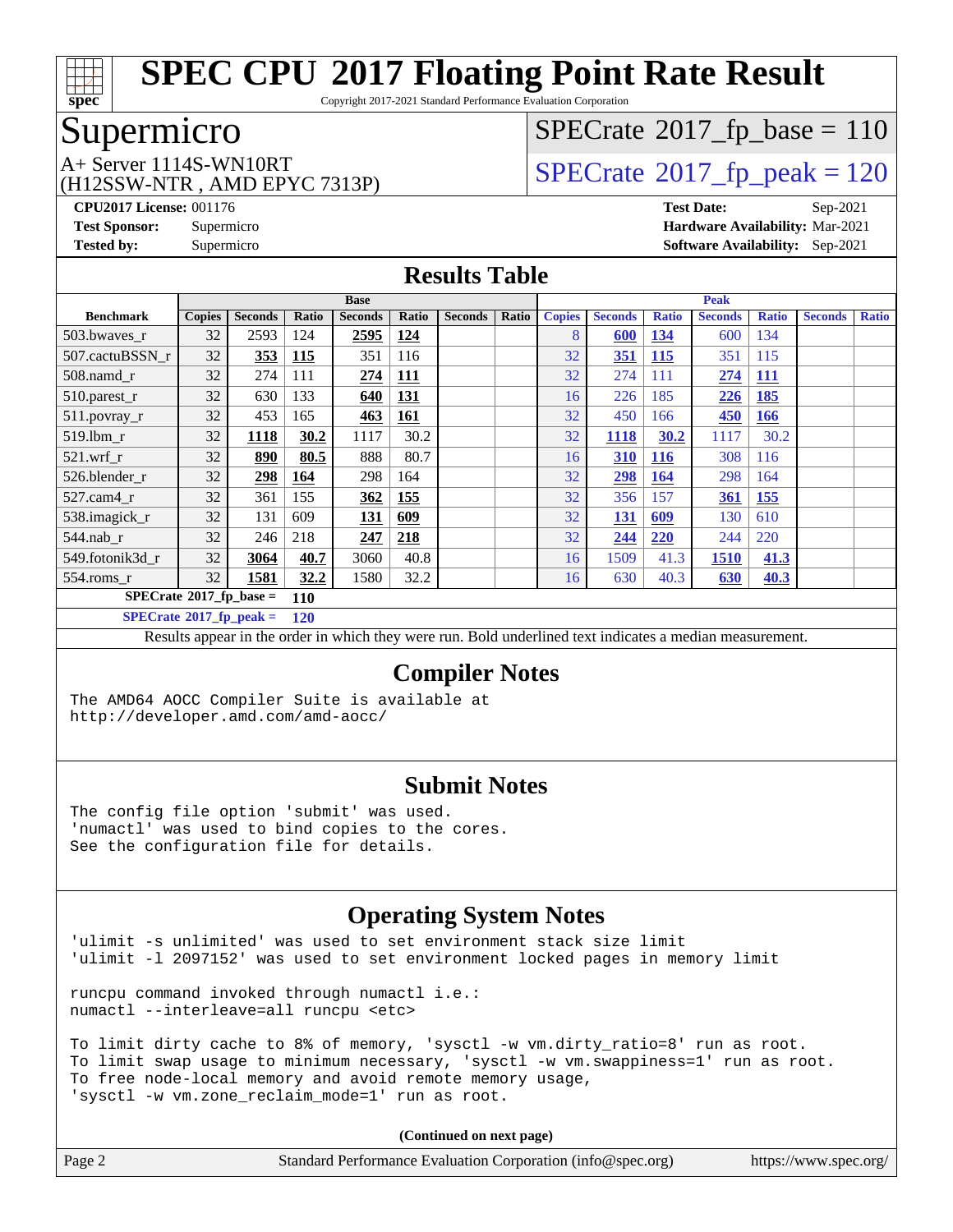

Copyright 2017-2021 Standard Performance Evaluation Corporation

#### Supermicro

 $SPECTate$ <sup>®</sup>[2017\\_fp\\_base =](http://www.spec.org/auto/cpu2017/Docs/result-fields.html#SPECrate2017fpbase) 110

(H12SSW-NTR , AMD EPYC 7313P)

A+ Server 1114S-WN10RT<br>  $\begin{array}{|l|l|}\n\hline\n\text{A+ Server} & \text{AMD FPVC 7313P}\n\hline\n\end{array}$   $\begin{array}{|l|l|}\n\hline\n\text{SPECrate} & \text{2017\_fp\_peak} = 120\n\end{array}$  $\begin{array}{|l|l|}\n\hline\n\text{SPECrate} & \text{2017\_fp\_peak} = 120\n\end{array}$  $\begin{array}{|l|l|}\n\hline\n\text{SPECrate} & \text{2017\_fp\_peak} = 120\n\end{array}$ 

**[Tested by:](http://www.spec.org/auto/cpu2017/Docs/result-fields.html#Testedby)** Supermicro **[Software Availability:](http://www.spec.org/auto/cpu2017/Docs/result-fields.html#SoftwareAvailability)** Sep-2021

**[CPU2017 License:](http://www.spec.org/auto/cpu2017/Docs/result-fields.html#CPU2017License)** 001176 **[Test Date:](http://www.spec.org/auto/cpu2017/Docs/result-fields.html#TestDate)** Sep-2021 **[Test Sponsor:](http://www.spec.org/auto/cpu2017/Docs/result-fields.html#TestSponsor)** Supermicro **[Hardware Availability:](http://www.spec.org/auto/cpu2017/Docs/result-fields.html#HardwareAvailability)** Mar-2021

#### **[Operating System Notes \(Continued\)](http://www.spec.org/auto/cpu2017/Docs/result-fields.html#OperatingSystemNotes)**

To clear filesystem caches, 'sync; sysctl -w vm.drop\_caches=3' run as root. To disable address space layout randomization (ASLR) to reduce run-to-run variability, 'sysctl -w kernel.randomize\_va\_space=0' run as root.

To enable Transparent Hugepages (THP) for all allocations, 'echo always > /sys/kernel/mm/transparent\_hugepage/enabled' and 'echo always > /sys/kernel/mm/transparent\_hugepage/defrag' run as root.

#### **[Environment Variables Notes](http://www.spec.org/auto/cpu2017/Docs/result-fields.html#EnvironmentVariablesNotes)**

Environment variables set by runcpu before the start of the run: LD\_LIBRARY\_PATH = "/home/cpu2017/amd\_rate\_aocc300\_milan\_B\_lib/lib;/home/cpu2017/amd\_rate\_a occ300\_milan\_B\_lib/lib32:" MALLOC\_CONF = "retain:true"

#### **[General Notes](http://www.spec.org/auto/cpu2017/Docs/result-fields.html#GeneralNotes)**

Binaries were compiled on a system with 2x AMD EPYC 7742 CPU + 1TiB Memory using OpenSUSE 15.2

NA: The test sponsor attests, as of date of publication, that CVE-2017-5754 (Meltdown) is mitigated in the system as tested and documented. Yes: The test sponsor attests, as of date of publication, that CVE-2017-5753 (Spectre variant 1) is mitigated in the system as tested and documented. Yes: The test sponsor attests, as of date of publication, that CVE-2017-5715 (Spectre variant 2) is mitigated in the system as tested and documented.

jemalloc: configured and built with GCC v4.8.2 in RHEL 7.4 (No options specified) jemalloc 5.1.0 is available here: <https://github.com/jemalloc/jemalloc/releases/download/5.1.0/jemalloc-5.1.0.tar.bz2>

#### **[Platform Notes](http://www.spec.org/auto/cpu2017/Docs/result-fields.html#PlatformNotes)**

BIOS Settings: Determinism Control = Manual Determinism Slider = Power cTDP Control = Manual  $cTDP = 180$ Package Power Limit Control = Manual Package Power Limit = 180  $APBDIS = 1$ NUMA Nodes Per Socket = NPS4

**(Continued on next page)**

Page 3 Standard Performance Evaluation Corporation [\(info@spec.org\)](mailto:info@spec.org) <https://www.spec.org/>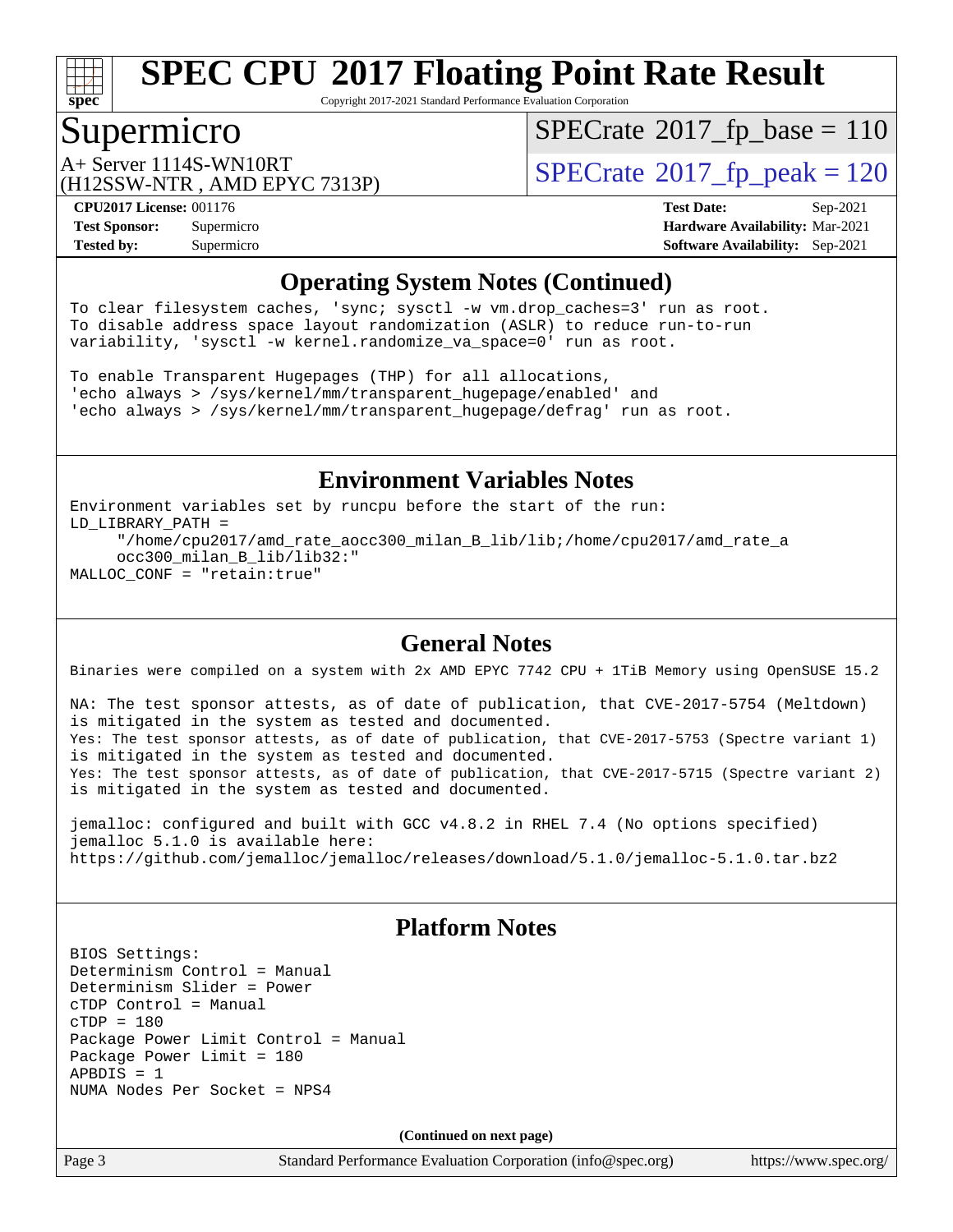

Copyright 2017-2021 Standard Performance Evaluation Corporation

#### Supermicro

 $SPECTate$ <sup>®</sup>[2017\\_fp\\_base =](http://www.spec.org/auto/cpu2017/Docs/result-fields.html#SPECrate2017fpbase) 110

(H12SSW-NTR , AMD EPYC 7313P)

 $A+$  Server 1114S-WN10RT  $\begin{array}{c|c}\n\text{SPECrate} \text{\textdegree}2017\_fp\_peak = 120\n\end{array}$  $\begin{array}{c|c}\n\text{SPECrate} \text{\textdegree}2017\_fp\_peak = 120\n\end{array}$  $\begin{array}{c|c}\n\text{SPECrate} \text{\textdegree}2017\_fp\_peak = 120\n\end{array}$ 

**[CPU2017 License:](http://www.spec.org/auto/cpu2017/Docs/result-fields.html#CPU2017License)** 001176 **[Test Date:](http://www.spec.org/auto/cpu2017/Docs/result-fields.html#TestDate)** Sep-2021 **[Test Sponsor:](http://www.spec.org/auto/cpu2017/Docs/result-fields.html#TestSponsor)** Supermicro **[Hardware Availability:](http://www.spec.org/auto/cpu2017/Docs/result-fields.html#HardwareAvailability)** Mar-2021 **[Tested by:](http://www.spec.org/auto/cpu2017/Docs/result-fields.html#Testedby)** Supermicro **[Software Availability:](http://www.spec.org/auto/cpu2017/Docs/result-fields.html#SoftwareAvailability)** Sep-2021

#### **[Platform Notes \(Continued\)](http://www.spec.org/auto/cpu2017/Docs/result-fields.html#PlatformNotes)**

Page 4 Standard Performance Evaluation Corporation [\(info@spec.org\)](mailto:info@spec.org) <https://www.spec.org/> Sysinfo program /home/cpu2017/bin/sysinfo Rev: r6622 of 2021-04-07 982a61ec0915b55891ef0e16acafc64d running on h12ssw-7313p Thu Sep 30 10:19:44 2021 SUT (System Under Test) info as seen by some common utilities. For more information on this section, see <https://www.spec.org/cpu2017/Docs/config.html#sysinfo> From /proc/cpuinfo model name : AMD EPYC 7313P 16-Core Processor 1 "physical id"s (chips) 32 "processors" cores, siblings (Caution: counting these is hw and system dependent. The following excerpts from /proc/cpuinfo might not be reliable. Use with caution.) cpu cores : 16 siblings : 32 physical 0: cores 0 1 2 3 4 5 6 7 8 9 10 11 12 13 14 15 From lscpu from util-linux 2.34: Architecture:  $x86\_64$  CPU op-mode(s): 32-bit, 64-bit Byte Order: Little Endian Address sizes: 48 bits physical, 48 bits virtual  $CPU(s):$  32 On-line CPU(s) list: 0-31 Thread(s) per core: 2 Core(s) per socket: 16  $Sockets(s):$  1 NUMA node(s): 4 Vendor ID: AuthenticAMD CPU family: 25 Model: 1 Model name: AMD EPYC 7313P 16-Core Processor Stepping: 1 Frequency boost: enabled CPU MHz: 1798.508 CPU max MHz: 3000.0000 CPU min MHz: 1500.0000 BogoMIPS: 5999.66 Virtualization: AMD-V L1d cache: L1i cache: 512 KiB L2 cache: 8 MiB L3 cache: 128 MiB NUMA node0 CPU(s): 0-3,16-19 NUMA node1 CPU(s): 4-7,20-23 **(Continued on next page)**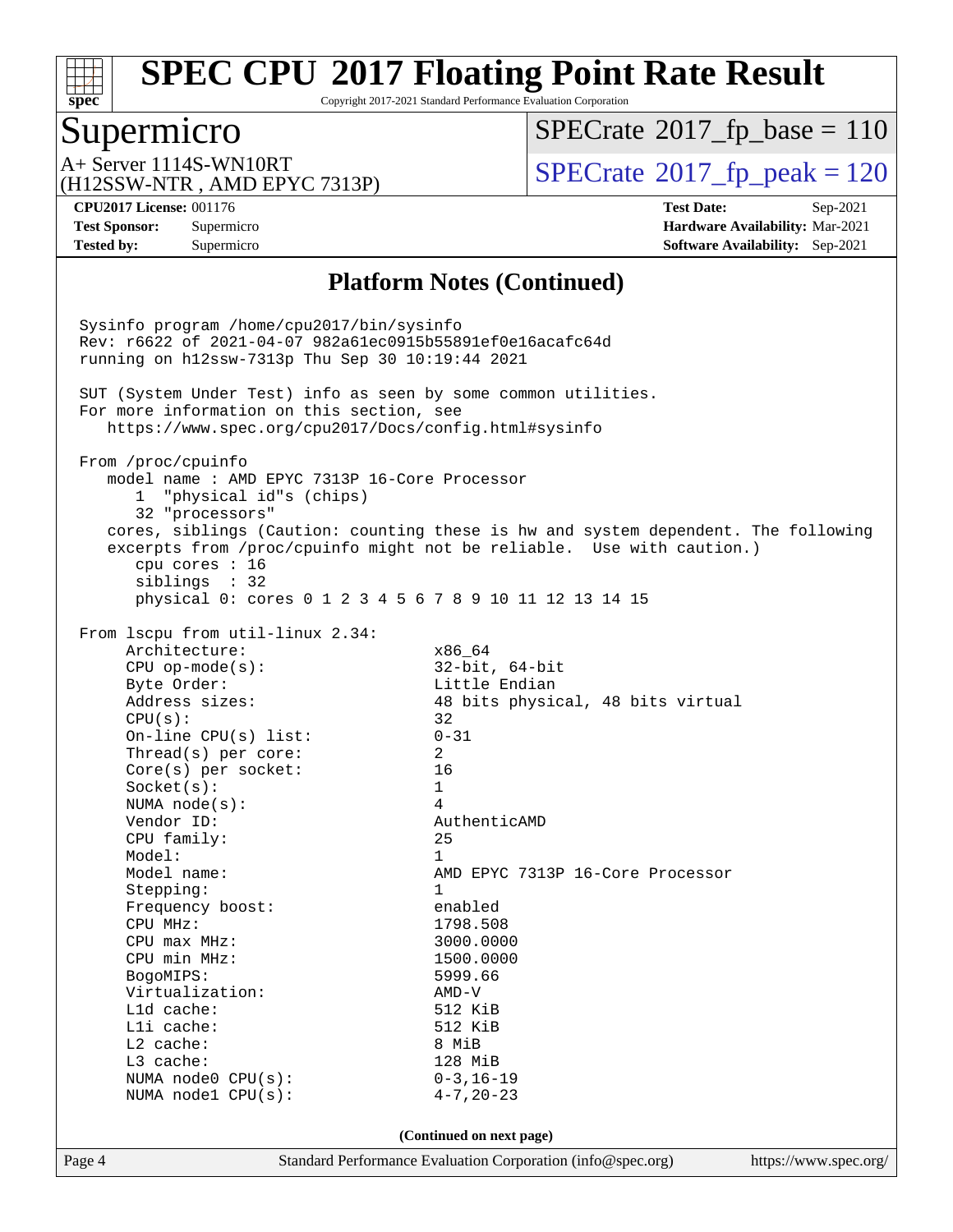

Copyright 2017-2021 Standard Performance Evaluation Corporation

#### Supermicro

(H12SSW-NTR , AMD EPYC 7313P)

 $SPECTate$ <sup>®</sup>[2017\\_fp\\_base =](http://www.spec.org/auto/cpu2017/Docs/result-fields.html#SPECrate2017fpbase) 110

 $A+$  Server 1114S-WN10RT  $\begin{array}{c|c}\n\text{SPECrate} \text{\textdegree}2017\_fp\_peak = 120\n\end{array}$  $\begin{array}{c|c}\n\text{SPECrate} \text{\textdegree}2017\_fp\_peak = 120\n\end{array}$  $\begin{array}{c|c}\n\text{SPECrate} \text{\textdegree}2017\_fp\_peak = 120\n\end{array}$ 

**[CPU2017 License:](http://www.spec.org/auto/cpu2017/Docs/result-fields.html#CPU2017License)** 001176 **[Test Date:](http://www.spec.org/auto/cpu2017/Docs/result-fields.html#TestDate)** Sep-2021 **[Test Sponsor:](http://www.spec.org/auto/cpu2017/Docs/result-fields.html#TestSponsor)** Supermicro **[Hardware Availability:](http://www.spec.org/auto/cpu2017/Docs/result-fields.html#HardwareAvailability)** Mar-2021 **[Tested by:](http://www.spec.org/auto/cpu2017/Docs/result-fields.html#Testedby)** Supermicro **[Software Availability:](http://www.spec.org/auto/cpu2017/Docs/result-fields.html#SoftwareAvailability)** Sep-2021

#### **[Platform Notes \(Continued\)](http://www.spec.org/auto/cpu2017/Docs/result-fields.html#PlatformNotes)**

 NUMA node2 CPU(s): 8-11,24-27 NUMA node3 CPU(s): 12-15,28-31 Vulnerability Itlb multihit: Not affected Vulnerability L1tf: Not affected Vulnerability Mds: Not affected Vulnerability Meltdown: Not affected Vulnerability Spec store bypass: Mitigation; Speculative Store Bypass disabled via prctl and seccomp Vulnerability Spectre v1: Mitigation; usercopy/swapgs barriers and \_\_user pointer sanitization Vulnerability Spectre v2: Mitigation; Full AMD retpoline, IBPB conditional, IBRS\_FW, STIBP always-on, RSB filling Vulnerability Srbds: Not affected Vulnerability Tsx async abort: Not affected Flags: **fpu** vme de pse tsc msr pae mce cx8 apic sep mtrr pge mca cmov pat pse36 clflush mmx fxsr sse sse2 ht syscall nx mmxext fxsr\_opt pdpe1gb rdtscp lm constant\_tsc rep\_good nopl nonstop\_tsc cpuid extd\_apicid aperfmperf pni pclmulqdq monitor ssse3 fma cx16 pcid sse4\_1 sse4\_2 movbe popcnt aes xsave avx f16c rdrand lahf\_lm cmp\_legacy svm extapic cr8\_legacy abm sse4a misalignsse 3dnowprefetch osvw ibs skinit wdt tce topoext perfctr\_core perfctr\_nb bpext perfctr\_llc mwaitx cpb cat\_l3 cdp\_l3 invpcid\_single hw\_pstate ssbd mba ibrs ibpb stibp vmmcall fsgsbase bmi1 avx2 smep bmi2 erms invpcid cqm rdt\_a rdseed adx smap clflushopt clwb sha\_ni xsaveopt xsavec xgetbv1 xsaves cqm\_llc cqm\_occup\_llc cqm\_mbm\_total cqm\_mbm\_local clzero irperf xsaveerptr wbnoinvd arat npt lbrv svm\_lock nrip\_save tsc\_scale vmcb\_clean flushbyasid decodeassists pausefilter pfthreshold v\_vmsave\_vmload vgif umip pku ospke vaes vpclmulqdq rdpid overflow\_recov succor smca From lscpu --cache: NAME ONE-SIZE ALL-SIZE WAYS TYPE LEVEL L1d 32K 512K 8 Data 1 L1i 32K 512K 8 Instruction 1 L2 512K 8M 8 Unified 2 L3 32M 128M 16 Unified 3 /proc/cpuinfo cache data cache size : 512 KB From numactl --hardware WARNING: a numactl 'node' might or might not correspond to a physical chip. available: 4 nodes (0-3) node 0 cpus: 0 1 2 3 16 17 18 19 node 0 size: 0 MB node 0 free: 0 MB node 1 cpus: 4 5 6 7 20 21 22 23 node 1 size: 64361 MB node 1 free: 63755 MB node 2 cpus: 8 9 10 11 24 25 26 27 **(Continued on next page)**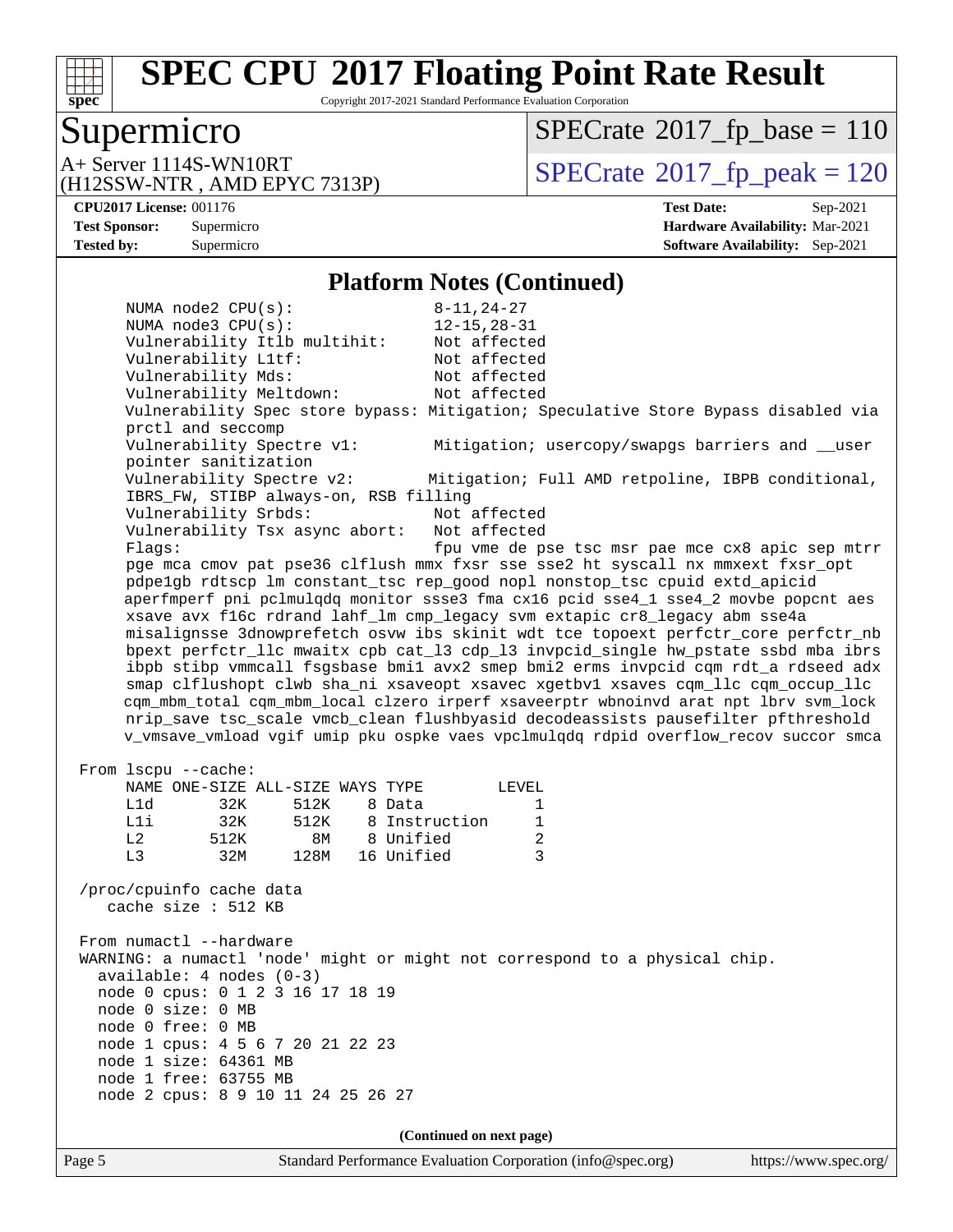

Copyright 2017-2021 Standard Performance Evaluation Corporation

#### Supermicro

(H12SSW-NTR , AMD EPYC 7313P)

 $SPECTate$ <sup>®</sup>[2017\\_fp\\_base =](http://www.spec.org/auto/cpu2017/Docs/result-fields.html#SPECrate2017fpbase) 110

 $A+$  Server 1114S-WN10RT  $\begin{array}{c|c}\n\text{SPECrate} \text{\textdegree}2017\_fp\_peak = 120\n\end{array}$  $\begin{array}{c|c}\n\text{SPECrate} \text{\textdegree}2017\_fp\_peak = 120\n\end{array}$  $\begin{array}{c|c}\n\text{SPECrate} \text{\textdegree}2017\_fp\_peak = 120\n\end{array}$ 

**[CPU2017 License:](http://www.spec.org/auto/cpu2017/Docs/result-fields.html#CPU2017License)** 001176 **[Test Date:](http://www.spec.org/auto/cpu2017/Docs/result-fields.html#TestDate)** Sep-2021 **[Test Sponsor:](http://www.spec.org/auto/cpu2017/Docs/result-fields.html#TestSponsor)** Supermicro **[Hardware Availability:](http://www.spec.org/auto/cpu2017/Docs/result-fields.html#HardwareAvailability)** Mar-2021 **[Tested by:](http://www.spec.org/auto/cpu2017/Docs/result-fields.html#Testedby)** Supermicro **[Software Availability:](http://www.spec.org/auto/cpu2017/Docs/result-fields.html#SoftwareAvailability)** Sep-2021

#### **[Platform Notes \(Continued\)](http://www.spec.org/auto/cpu2017/Docs/result-fields.html#PlatformNotes)**

 node 2 size: 64493 MB node 2 free: 63996 MB node 3 cpus: 12 13 14 15 28 29 30 31 node 3 size: 0 MB node 3 free: 0 MB node distances: node 0 1 2 3 0: 10 12 12 12 1: 12 10 12 12 2: 12 12 10 12 3: 12 12 12 10 From /proc/meminfo MemTotal: 131946868 kB HugePages\_Total: 0 Hugepagesize: 2048 kB /sys/devices/system/cpu/cpu\*/cpufreq/scaling\_governor has performance /usr/bin/lsb\_release -d Ubuntu 20.04.3 LTS From /etc/\*release\* /etc/\*version\* debian\_version: bullseye/sid os-release: NAME="Ubuntu" VERSION="20.04.3 LTS (Focal Fossa)" ID=ubuntu ID\_LIKE=debian PRETTY\_NAME="Ubuntu 20.04.3 LTS" VERSION\_ID="20.04" HOME\_URL="[https://www.ubuntu.com/"](https://www.ubuntu.com/) SUPPORT\_URL="[https://help.ubuntu.com/"](https://help.ubuntu.com/) uname -a: Linux h12ssw-7313p 5.4.0-88-generic #99-Ubuntu SMP Thu Sep 23 17:29:00 UTC 2021 x86\_64 x86\_64 x86\_64 GNU/Linux Kernel self-reported vulnerability status: CVE-2018-12207 (iTLB Multihit): Not affected CVE-2018-3620 (L1 Terminal Fault): Not affected Microarchitectural Data Sampling: Not affected CVE-2017-5754 (Meltdown): Not affected CVE-2018-3639 (Speculative Store Bypass): Mitigation: Speculative Store Bypass disabled via prctl and **(Continued on next page)**

Page 6 Standard Performance Evaluation Corporation [\(info@spec.org\)](mailto:info@spec.org) <https://www.spec.org/>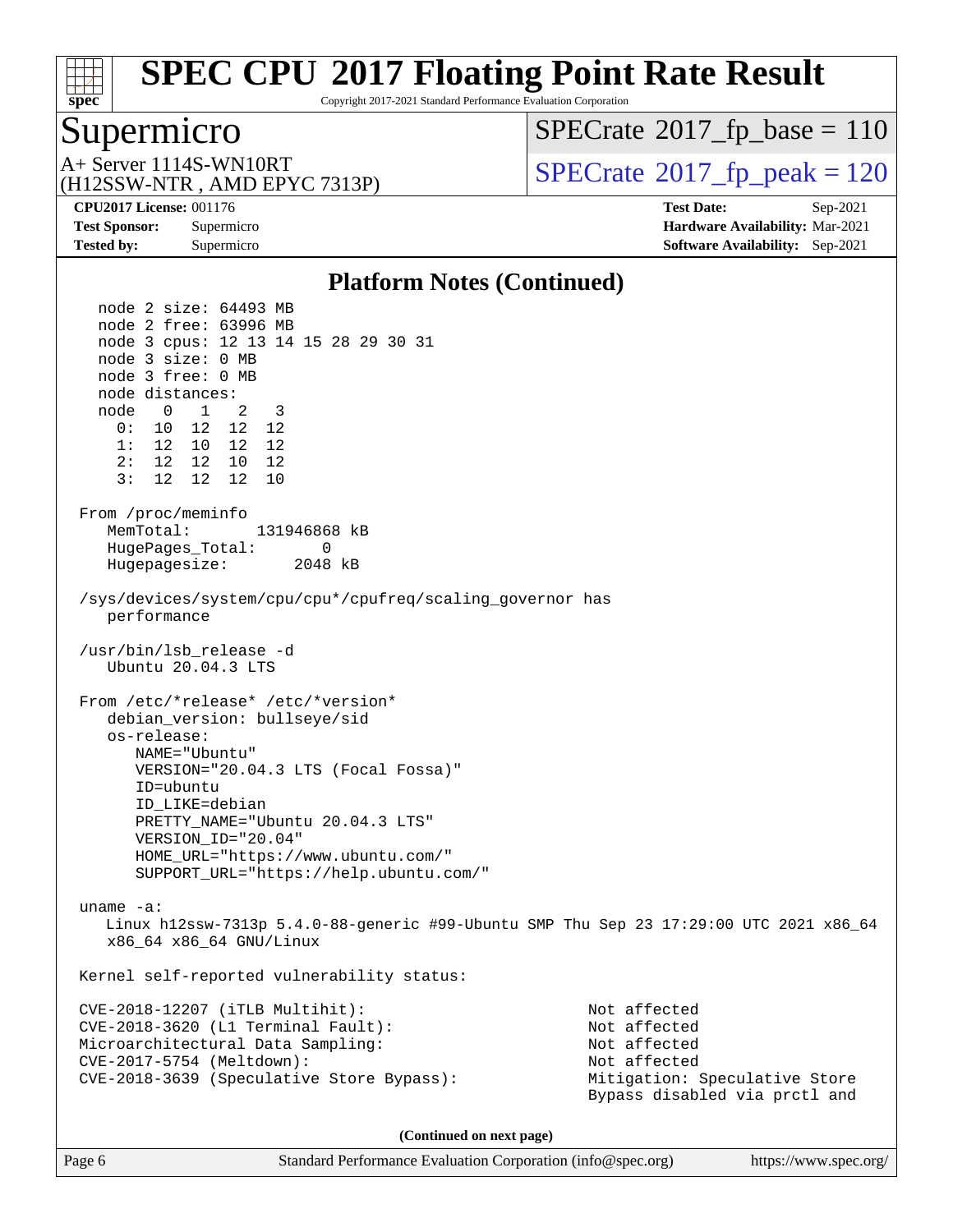

Copyright 2017-2021 Standard Performance Evaluation Corporation

#### Supermicro

 $SPECTate$ <sup>®</sup>[2017\\_fp\\_base =](http://www.spec.org/auto/cpu2017/Docs/result-fields.html#SPECrate2017fpbase) 110

(H12SSW-NTR , AMD EPYC 7313P)

 $A+$  Server 1114S-WN10RT  $\begin{array}{c} \text{SPECrate} \text{\textdegree}2017\_fp\_peak = 120 \\ \text{SPECrate} \text{\textdegree}2017\_fp\_peak = 120 \end{array}$  $\begin{array}{c} \text{SPECrate} \text{\textdegree}2017\_fp\_peak = 120 \\ \text{SPECrate} \text{\textdegree}2017\_fp\_peak = 120 \end{array}$  $\begin{array}{c} \text{SPECrate} \text{\textdegree}2017\_fp\_peak = 120 \\ \text{SPECrate} \text{\textdegree}2017\_fp\_peak = 120 \end{array}$ 

**[Tested by:](http://www.spec.org/auto/cpu2017/Docs/result-fields.html#Testedby)** Supermicro **[Software Availability:](http://www.spec.org/auto/cpu2017/Docs/result-fields.html#SoftwareAvailability)** Sep-2021

**[CPU2017 License:](http://www.spec.org/auto/cpu2017/Docs/result-fields.html#CPU2017License)** 001176 **[Test Date:](http://www.spec.org/auto/cpu2017/Docs/result-fields.html#TestDate)** Sep-2021 **[Test Sponsor:](http://www.spec.org/auto/cpu2017/Docs/result-fields.html#TestSponsor)** Supermicro **[Hardware Availability:](http://www.spec.org/auto/cpu2017/Docs/result-fields.html#HardwareAvailability)** Mar-2021

#### **[Platform Notes \(Continued\)](http://www.spec.org/auto/cpu2017/Docs/result-fields.html#PlatformNotes)**

seccompany and the contract of the contract of the contract of the second seconds of the contract of the contract of the contract of the contract of the contract of the contract of the contract of the contract of the contr CVE-2017-5753 (Spectre variant 1): Mitigation: usercopy/swapgs barriers and \_\_user pointer sanitization CVE-2017-5715 (Spectre variant 2): Mitigation: Full AMD retpoline, IBPB: conditional, IBRS\_FW, STIBP: always-on, RSB filling CVE-2020-0543 (Special Register Buffer Data Sampling): Not affected CVE-2019-11135 (TSX Asynchronous Abort): Not affected run-level 3 Sep 30 05:49 SPEC is set to: /home/cpu2017 Filesystem Type Size Used Avail Use% Mounted on<br>
/dev/sda2 ext4 183G 22G 152G 13% / /dev/sda2 ext4 183G 22G 152G 13% / From /sys/devices/virtual/dmi/id Vendor: Supermicro Product: Super Server Serial: 0123456789 Additional information from dmidecode 3.2 follows. WARNING: Use caution when you interpret this section. The 'dmidecode' program reads system data which is "intended to allow hardware to be accurately determined", but the intent may not be met, as there are frequent changes to hardware, firmware, and the "DMTF SMBIOS" standard. Memory: 12x NO DIMM Unknown 4x SK Hynix HMA84GR7DJR4N-XN 32 GB 2 rank 3200 BIOS: BIOS Vendor: American Megatrends Inc. BIOS Version: 2.1 BIOS Date: 05/07/2021 BIOS Revision: 5.22 (End of data from sysinfo program) **[Compiler Version Notes](http://www.spec.org/auto/cpu2017/Docs/result-fields.html#CompilerVersionNotes)** ============================================================================== C | 519.lbm\_r(base, peak) 538.imagick\_r(base, peak) | 544.nab\_r(base, peak) ------------------------------------------------------------------------------ AMD clang version 12.0.0 (CLANG: AOCC\_3.0.0-Build#78 2020\_12\_10) (based on LLVM Mirror.Version.12.0.0) Target: x86\_64-unknown-linux-gnu **(Continued on next page)**

| Page 7 | Standard Performance Evaluation Corporation (info@spec.org) | https://www.spec.org/ |
|--------|-------------------------------------------------------------|-----------------------|
|--------|-------------------------------------------------------------|-----------------------|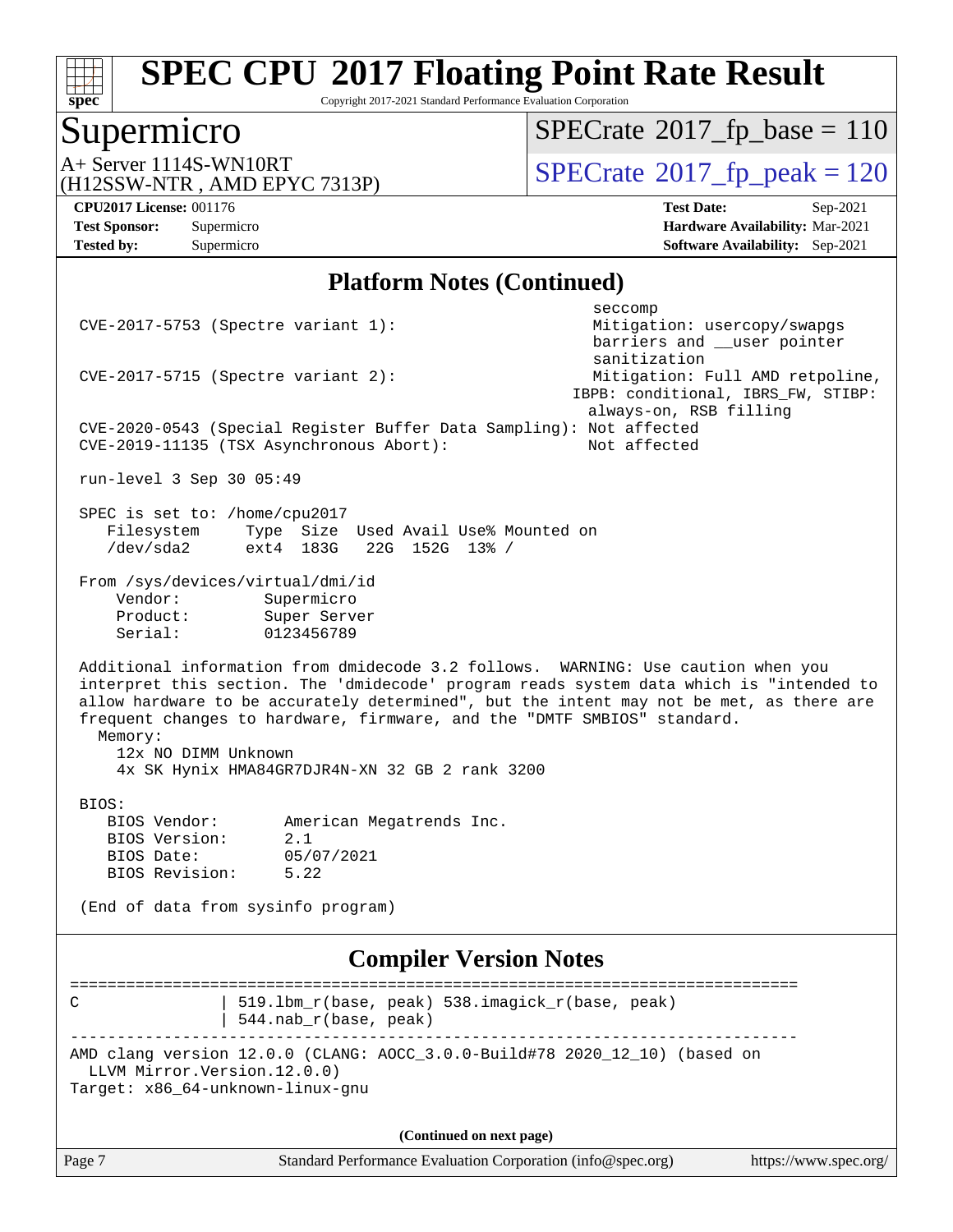

Copyright 2017-2021 Standard Performance Evaluation Corporation

## Supermicro

 $SPECrate$ <sup>®</sup>[2017\\_fp\\_base =](http://www.spec.org/auto/cpu2017/Docs/result-fields.html#SPECrate2017fpbase) 110

(H12SSW-NTR , AMD EPYC 7313P)

A+ Server 1114S-WN10RT<br>
(H12SSW-NTR, AMD EPYC 7313P) [SPECrate](http://www.spec.org/auto/cpu2017/Docs/result-fields.html#SPECrate2017fppeak)®[2017\\_fp\\_peak = 1](http://www.spec.org/auto/cpu2017/Docs/result-fields.html#SPECrate2017fppeak)20

**[CPU2017 License:](http://www.spec.org/auto/cpu2017/Docs/result-fields.html#CPU2017License)** 001176 **[Test Date:](http://www.spec.org/auto/cpu2017/Docs/result-fields.html#TestDate)** Sep-2021 **[Test Sponsor:](http://www.spec.org/auto/cpu2017/Docs/result-fields.html#TestSponsor)** Supermicro **[Hardware Availability:](http://www.spec.org/auto/cpu2017/Docs/result-fields.html#HardwareAvailability)** Mar-2021 **[Tested by:](http://www.spec.org/auto/cpu2017/Docs/result-fields.html#Testedby)** Supermicro **[Software Availability:](http://www.spec.org/auto/cpu2017/Docs/result-fields.html#SoftwareAvailability)** Sep-2021

#### **[Compiler Version Notes \(Continued\)](http://www.spec.org/auto/cpu2017/Docs/result-fields.html#CompilerVersionNotes)**

| Thread model: posix<br>InstalledDir: /opt/AMD/aocc-compiler-3.0.0/bin                                                                                                                                                                                                                                                                                                                                                                                |  |  |  |  |  |
|------------------------------------------------------------------------------------------------------------------------------------------------------------------------------------------------------------------------------------------------------------------------------------------------------------------------------------------------------------------------------------------------------------------------------------------------------|--|--|--|--|--|
| 508.namd_r(base, peak) 510.parest_r(base, peak)<br>$C++$                                                                                                                                                                                                                                                                                                                                                                                             |  |  |  |  |  |
| AMD clang version 12.0.0 (CLANG: AOCC_3.0.0-Build#78 2020_12_10) (based on<br>LLVM Mirror. Version. 12.0.0)<br>Target: x86_64-unknown-linux-gnu<br>Thread model: posix<br>InstalledDir: /opt/AMD/aocc-compiler-3.0.0/bin                                                                                                                                                                                                                             |  |  |  |  |  |
| C++, C 		   511.povray_r(base, peak) 526.blender_r(base, peak)                                                                                                                                                                                                                                                                                                                                                                                       |  |  |  |  |  |
| AMD clang version 12.0.0 (CLANG: AOCC_3.0.0-Build#78 2020_12_10) (based on<br>LLVM Mirror. Version. 12.0.0)<br>Target: x86_64-unknown-linux-gnu<br>Thread model: posix<br>InstalledDir: /opt/AMD/aocc-compiler-3.0.0/bin<br>AMD clang version 12.0.0 (CLANG: AOCC_3.0.0-Build#78 2020_12_10) (based on<br>LLVM Mirror. Version. 12.0.0)<br>Target: x86_64-unknown-linux-gnu<br>Thread model: posix<br>InstalledDir: /opt/AMD/aocc-compiler-3.0.0/bin |  |  |  |  |  |
|                                                                                                                                                                                                                                                                                                                                                                                                                                                      |  |  |  |  |  |
| $C++$ , C, Fortran   507.cactuBSSN_r(base, peak)<br>--------------------------                                                                                                                                                                                                                                                                                                                                                                       |  |  |  |  |  |
| AMD clang version 12.0.0 (CLANG: AOCC_3.0.0-Build#78 2020_12_10) (based on<br>LLVM Mirror.Version.12.0.0)<br>Target: x86_64-unknown-linux-gnu<br>Thread model: posix<br>InstalledDir: /opt/AMD/aocc-compiler-3.0.0/bin                                                                                                                                                                                                                               |  |  |  |  |  |
| AMD clang version 12.0.0 (CLANG: AOCC_3.0.0-Build#78 2020_12_10) (based on<br>LLVM Mirror. Version. 12.0.0)<br>Target: x86_64-unknown-linux-gnu<br>Thread model: posix                                                                                                                                                                                                                                                                               |  |  |  |  |  |
| InstalledDir: /opt/AMD/aocc-compiler-3.0.0/bin<br>AMD clang version 12.0.0 (CLANG: AOCC_3.0.0-Build#78 2020_12_10) (based on<br>LLVM Mirror. Version. 12.0.0)<br>Target: x86_64-unknown-linux-gnu<br>Thread model: posix<br>InstalledDir: /opt/AMD/aocc-compiler-3.0.0/bin                                                                                                                                                                           |  |  |  |  |  |
|                                                                                                                                                                                                                                                                                                                                                                                                                                                      |  |  |  |  |  |
| (Continued on next page)                                                                                                                                                                                                                                                                                                                                                                                                                             |  |  |  |  |  |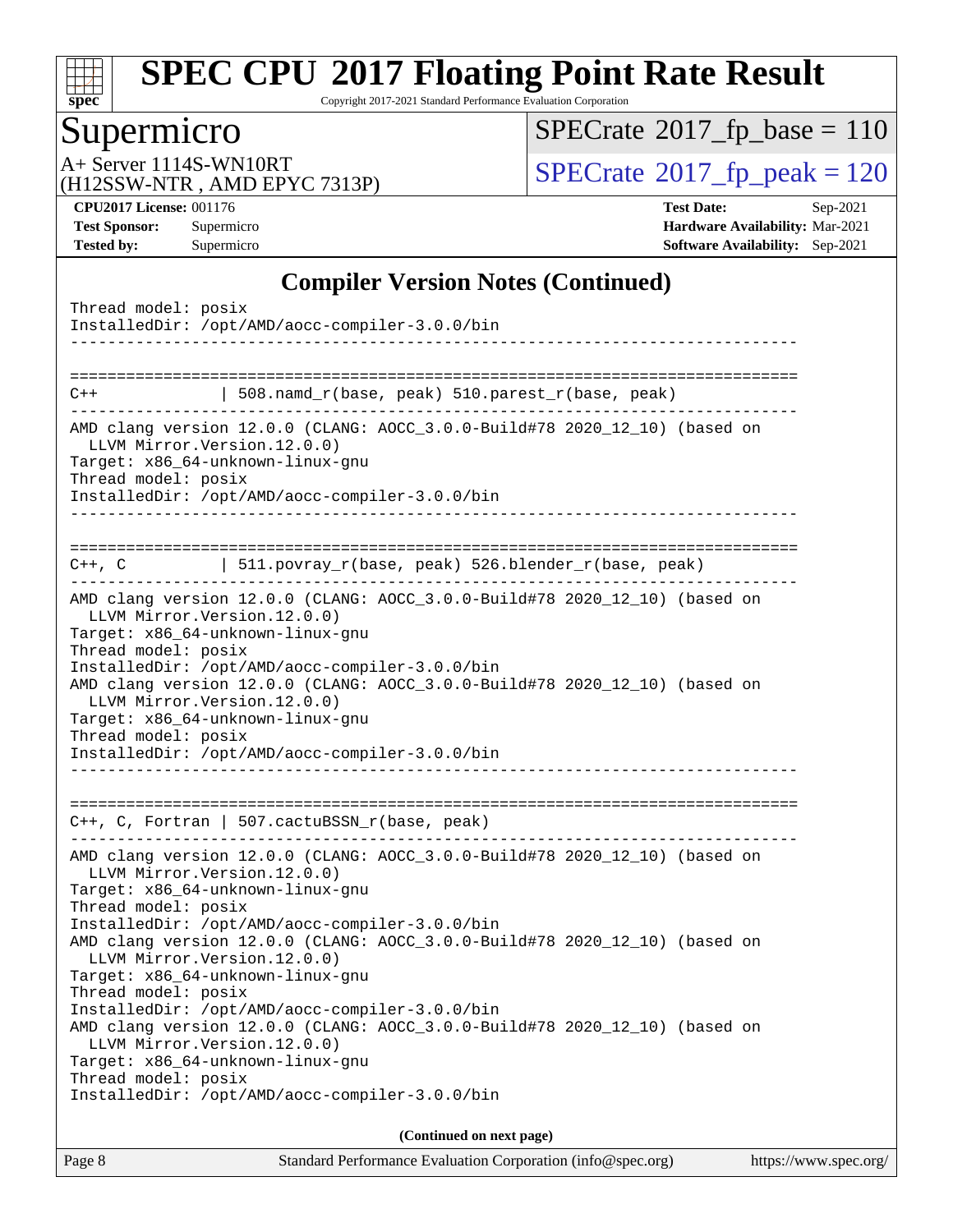| s.<br>Ľ<br>L<br>Ċ |  |  |  |  |  |  |
|-------------------|--|--|--|--|--|--|

Copyright 2017-2021 Standard Performance Evaluation Corporation

# Supermicro

 $SPECrate$ <sup>®</sup>[2017\\_fp\\_base =](http://www.spec.org/auto/cpu2017/Docs/result-fields.html#SPECrate2017fpbase) 110

(H12SSW-NTR , AMD EPYC 7313P)

A+ Server 1114S-WN10RT<br>
(H12SSW-NTR AMD EPYC 7313P) [SPECrate](http://www.spec.org/auto/cpu2017/Docs/result-fields.html#SPECrate2017fppeak)®[2017\\_fp\\_peak = 1](http://www.spec.org/auto/cpu2017/Docs/result-fields.html#SPECrate2017fppeak)20

**[CPU2017 License:](http://www.spec.org/auto/cpu2017/Docs/result-fields.html#CPU2017License)** 001176 **[Test Date:](http://www.spec.org/auto/cpu2017/Docs/result-fields.html#TestDate)** Sep-2021 **[Test Sponsor:](http://www.spec.org/auto/cpu2017/Docs/result-fields.html#TestSponsor)** Supermicro **[Hardware Availability:](http://www.spec.org/auto/cpu2017/Docs/result-fields.html#HardwareAvailability)** Mar-2021 **[Tested by:](http://www.spec.org/auto/cpu2017/Docs/result-fields.html#Testedby)** Supermicro **[Software Availability:](http://www.spec.org/auto/cpu2017/Docs/result-fields.html#SoftwareAvailability)** Sep-2021

#### **[Compiler Version Notes \(Continued\)](http://www.spec.org/auto/cpu2017/Docs/result-fields.html#CompilerVersionNotes)**

| Fortran                                                                                                                                                                              | 503.bwaves $r(base, peak)$ 549.fotonik3d $r(base, peak)$<br>554.roms_r(base, peak)                                                                                                                                                                           |
|--------------------------------------------------------------------------------------------------------------------------------------------------------------------------------------|--------------------------------------------------------------------------------------------------------------------------------------------------------------------------------------------------------------------------------------------------------------|
| LLVM Mirror. Version. 12.0.0)<br>Target: x86_64-unknown-linux-gnu<br>Thread model: posix                                                                                             | AMD clang version 12.0.0 (CLANG: AOCC_3.0.0-Build#78 2020_12_10) (based on<br>InstalledDir: /opt/AMD/aocc-compiler-3.0.0/bin                                                                                                                                 |
|                                                                                                                                                                                      | Fortran, C 521.wrf_r(base, peak) 527.cam4_r(base, peak)                                                                                                                                                                                                      |
| LLVM Mirror. Version. 12.0.0)<br>Target: x86 64-unknown-linux-gnu<br>Thread model: posix<br>LLVM Mirror. Version. 12.0.0)<br>Target: x86 64-unknown-linux-gnu<br>Thread model: posix | AMD clang version 12.0.0 (CLANG: AOCC_3.0.0-Build#78 2020_12_10) (based on<br>InstalledDir: /opt/AMD/aocc-compiler-3.0.0/bin<br>AMD clang version 12.0.0 (CLANG: AOCC_3.0.0-Build#78 2020_12_10) (based on<br>InstalledDir: /opt/AMD/aocc-compiler-3.0.0/bin |

#### **[Base Compiler Invocation](http://www.spec.org/auto/cpu2017/Docs/result-fields.html#BaseCompilerInvocation)**

[C benchmarks](http://www.spec.org/auto/cpu2017/Docs/result-fields.html#Cbenchmarks): [clang](http://www.spec.org/cpu2017/results/res2021q4/cpu2017-20211012-29723.flags.html#user_CCbase_clang-c)

[C++ benchmarks:](http://www.spec.org/auto/cpu2017/Docs/result-fields.html#CXXbenchmarks) [clang++](http://www.spec.org/cpu2017/results/res2021q4/cpu2017-20211012-29723.flags.html#user_CXXbase_clang-cpp)

[Fortran benchmarks](http://www.spec.org/auto/cpu2017/Docs/result-fields.html#Fortranbenchmarks): [flang](http://www.spec.org/cpu2017/results/res2021q4/cpu2017-20211012-29723.flags.html#user_FCbase_flang)

[Benchmarks using both Fortran and C](http://www.spec.org/auto/cpu2017/Docs/result-fields.html#BenchmarksusingbothFortranandC): [flang](http://www.spec.org/cpu2017/results/res2021q4/cpu2017-20211012-29723.flags.html#user_CC_FCbase_flang) [clang](http://www.spec.org/cpu2017/results/res2021q4/cpu2017-20211012-29723.flags.html#user_CC_FCbase_clang-c)

[Benchmarks using both C and C++](http://www.spec.org/auto/cpu2017/Docs/result-fields.html#BenchmarksusingbothCandCXX): [clang++](http://www.spec.org/cpu2017/results/res2021q4/cpu2017-20211012-29723.flags.html#user_CC_CXXbase_clang-cpp) [clang](http://www.spec.org/cpu2017/results/res2021q4/cpu2017-20211012-29723.flags.html#user_CC_CXXbase_clang-c)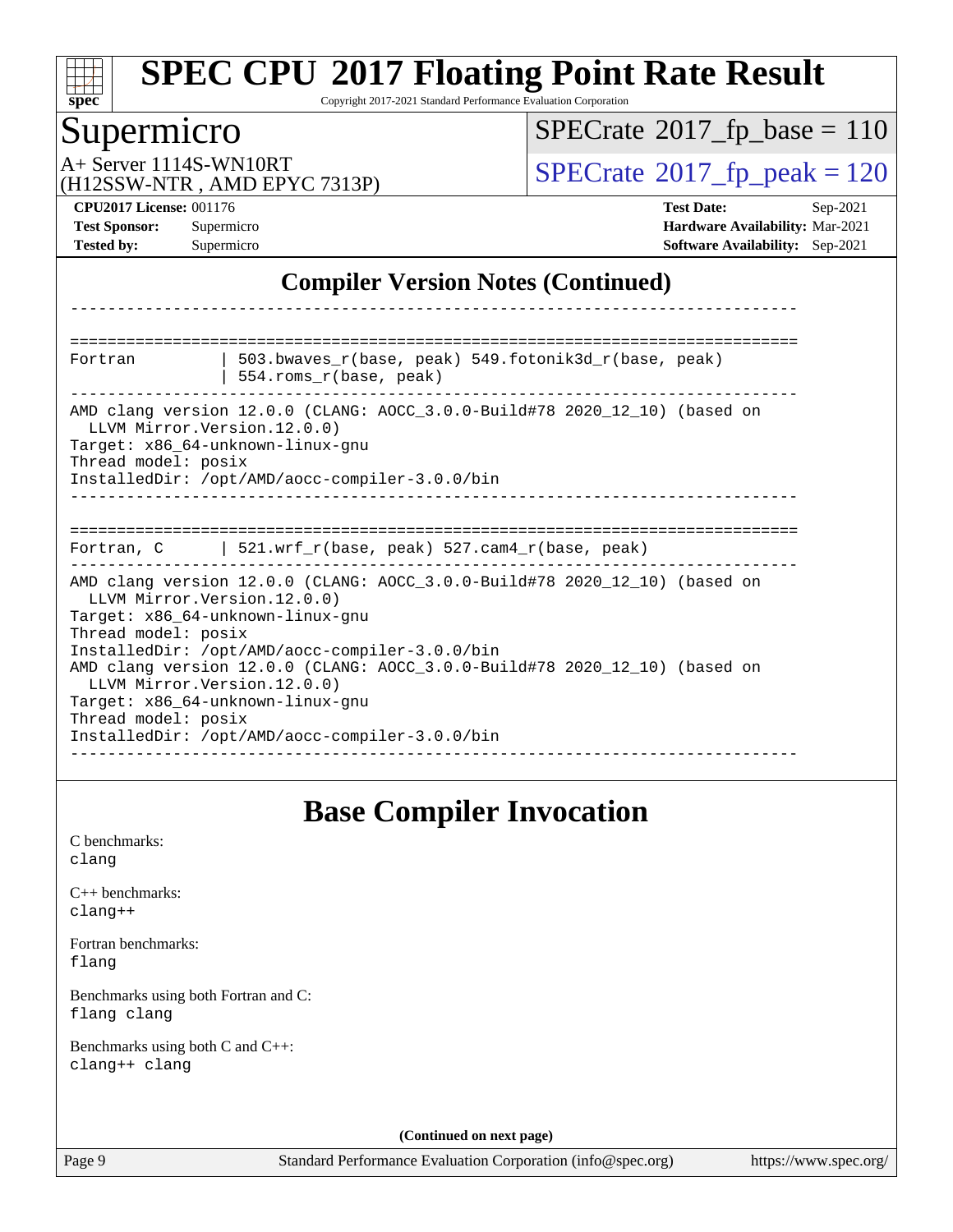

Copyright 2017-2021 Standard Performance Evaluation Corporation

#### Supermicro

 $SPECTate$ <sup>®</sup>[2017\\_fp\\_base =](http://www.spec.org/auto/cpu2017/Docs/result-fields.html#SPECrate2017fpbase) 110

(H12SSW-NTR , AMD EPYC 7313P)

 $A+$  Server 1114S-WN10RT  $\begin{array}{c} \text{SPECrate} \text{\textdegree}2017\_fp\_peak = 120 \\ \text{SPECrate} \text{\textdegree}2017\_fp\_peak = 120 \end{array}$  $\begin{array}{c} \text{SPECrate} \text{\textdegree}2017\_fp\_peak = 120 \\ \text{SPECrate} \text{\textdegree}2017\_fp\_peak = 120 \end{array}$  $\begin{array}{c} \text{SPECrate} \text{\textdegree}2017\_fp\_peak = 120 \\ \text{SPECrate} \text{\textdegree}2017\_fp\_peak = 120 \end{array}$ 

**[CPU2017 License:](http://www.spec.org/auto/cpu2017/Docs/result-fields.html#CPU2017License)** 001176 **[Test Date:](http://www.spec.org/auto/cpu2017/Docs/result-fields.html#TestDate)** Sep-2021 **[Test Sponsor:](http://www.spec.org/auto/cpu2017/Docs/result-fields.html#TestSponsor)** Supermicro **[Hardware Availability:](http://www.spec.org/auto/cpu2017/Docs/result-fields.html#HardwareAvailability)** Mar-2021 **[Tested by:](http://www.spec.org/auto/cpu2017/Docs/result-fields.html#Testedby)** Supermicro **[Software Availability:](http://www.spec.org/auto/cpu2017/Docs/result-fields.html#SoftwareAvailability)** Sep-2021

## **[Base Compiler Invocation \(Continued\)](http://www.spec.org/auto/cpu2017/Docs/result-fields.html#BaseCompilerInvocation)**

[Benchmarks using Fortran, C, and C++:](http://www.spec.org/auto/cpu2017/Docs/result-fields.html#BenchmarksusingFortranCandCXX) [clang++](http://www.spec.org/cpu2017/results/res2021q4/cpu2017-20211012-29723.flags.html#user_CC_CXX_FCbase_clang-cpp) [clang](http://www.spec.org/cpu2017/results/res2021q4/cpu2017-20211012-29723.flags.html#user_CC_CXX_FCbase_clang-c) [flang](http://www.spec.org/cpu2017/results/res2021q4/cpu2017-20211012-29723.flags.html#user_CC_CXX_FCbase_flang)

#### **[Base Portability Flags](http://www.spec.org/auto/cpu2017/Docs/result-fields.html#BasePortabilityFlags)**

 503.bwaves\_r: [-DSPEC\\_LP64](http://www.spec.org/cpu2017/results/res2021q4/cpu2017-20211012-29723.flags.html#suite_baseEXTRA_PORTABILITY503_bwaves_r_DSPEC_LP64) 507.cactuBSSN\_r: [-DSPEC\\_LP64](http://www.spec.org/cpu2017/results/res2021q4/cpu2017-20211012-29723.flags.html#suite_baseEXTRA_PORTABILITY507_cactuBSSN_r_DSPEC_LP64) 508.namd\_r: [-DSPEC\\_LP64](http://www.spec.org/cpu2017/results/res2021q4/cpu2017-20211012-29723.flags.html#suite_baseEXTRA_PORTABILITY508_namd_r_DSPEC_LP64) 510.parest\_r: [-DSPEC\\_LP64](http://www.spec.org/cpu2017/results/res2021q4/cpu2017-20211012-29723.flags.html#suite_baseEXTRA_PORTABILITY510_parest_r_DSPEC_LP64) 511.povray\_r: [-DSPEC\\_LP64](http://www.spec.org/cpu2017/results/res2021q4/cpu2017-20211012-29723.flags.html#suite_baseEXTRA_PORTABILITY511_povray_r_DSPEC_LP64) 519.lbm\_r: [-DSPEC\\_LP64](http://www.spec.org/cpu2017/results/res2021q4/cpu2017-20211012-29723.flags.html#suite_baseEXTRA_PORTABILITY519_lbm_r_DSPEC_LP64) 521.wrf\_r: [-DSPEC\\_CASE\\_FLAG](http://www.spec.org/cpu2017/results/res2021q4/cpu2017-20211012-29723.flags.html#b521.wrf_r_baseCPORTABILITY_DSPEC_CASE_FLAG) [-Mbyteswapio](http://www.spec.org/cpu2017/results/res2021q4/cpu2017-20211012-29723.flags.html#user_baseFPORTABILITY521_wrf_r_F-mbyteswapio) [-DSPEC\\_LP64](http://www.spec.org/cpu2017/results/res2021q4/cpu2017-20211012-29723.flags.html#suite_baseEXTRA_PORTABILITY521_wrf_r_DSPEC_LP64) 526.blender\_r: [-funsigned-char](http://www.spec.org/cpu2017/results/res2021q4/cpu2017-20211012-29723.flags.html#user_baseCPORTABILITY526_blender_r_aocc-unsigned-char) [-D\\_\\_BOOL\\_DEFINED](http://www.spec.org/cpu2017/results/res2021q4/cpu2017-20211012-29723.flags.html#b526.blender_r_baseCXXPORTABILITY_D__BOOL_DEFINED) [-DSPEC\\_LP64](http://www.spec.org/cpu2017/results/res2021q4/cpu2017-20211012-29723.flags.html#suite_baseEXTRA_PORTABILITY526_blender_r_DSPEC_LP64) 527.cam4\_r: [-DSPEC\\_CASE\\_FLAG](http://www.spec.org/cpu2017/results/res2021q4/cpu2017-20211012-29723.flags.html#b527.cam4_r_basePORTABILITY_DSPEC_CASE_FLAG) [-DSPEC\\_LP64](http://www.spec.org/cpu2017/results/res2021q4/cpu2017-20211012-29723.flags.html#suite_baseEXTRA_PORTABILITY527_cam4_r_DSPEC_LP64) 538.imagick\_r: [-DSPEC\\_LP64](http://www.spec.org/cpu2017/results/res2021q4/cpu2017-20211012-29723.flags.html#suite_baseEXTRA_PORTABILITY538_imagick_r_DSPEC_LP64) 544.nab\_r: [-DSPEC\\_LP64](http://www.spec.org/cpu2017/results/res2021q4/cpu2017-20211012-29723.flags.html#suite_baseEXTRA_PORTABILITY544_nab_r_DSPEC_LP64) 549.fotonik3d\_r: [-DSPEC\\_LP64](http://www.spec.org/cpu2017/results/res2021q4/cpu2017-20211012-29723.flags.html#suite_baseEXTRA_PORTABILITY549_fotonik3d_r_DSPEC_LP64) 554.roms\_r: [-DSPEC\\_LP64](http://www.spec.org/cpu2017/results/res2021q4/cpu2017-20211012-29723.flags.html#suite_baseEXTRA_PORTABILITY554_roms_r_DSPEC_LP64)

## **[Base Optimization Flags](http://www.spec.org/auto/cpu2017/Docs/result-fields.html#BaseOptimizationFlags)**

[C benchmarks](http://www.spec.org/auto/cpu2017/Docs/result-fields.html#Cbenchmarks): [-m64](http://www.spec.org/cpu2017/results/res2021q4/cpu2017-20211012-29723.flags.html#user_CCbase_F-m64) [-flto](http://www.spec.org/cpu2017/results/res2021q4/cpu2017-20211012-29723.flags.html#user_CCbase_aocc-flto) [-Wl,-mllvm -Wl,-region-vectorize](http://www.spec.org/cpu2017/results/res2021q4/cpu2017-20211012-29723.flags.html#user_CCbase_F-region-vectorize_fb6c6b5aa293c88efc6c7c2b52b20755e943585b1fe8658c35afef78727fff56e1a56891413c30e36b8e2a6f9a71126986319243e80eb6110b78b288f533c52b) [-Wl,-mllvm -Wl,-function-specialize](http://www.spec.org/cpu2017/results/res2021q4/cpu2017-20211012-29723.flags.html#user_CCbase_F-function-specialize_7e7e661e57922243ee67c9a1251cb8910e607325179a0ce7f2884e09a6f5d4a5ef0ae4f37e8a2a11c95fc48e931f06dc2b6016f14b511fcb441e048bef1b065a) [-Wl,-mllvm -Wl,-align-all-nofallthru-blocks=6](http://www.spec.org/cpu2017/results/res2021q4/cpu2017-20211012-29723.flags.html#user_CCbase_F-align-all-nofallthru-blocks) [-Wl,-mllvm -Wl,-reduce-array-computations=3](http://www.spec.org/cpu2017/results/res2021q4/cpu2017-20211012-29723.flags.html#user_CCbase_F-reduce-array-computations_b882aefe7a5dda4e33149f6299762b9a720dace3e498e13756f4c04e5a19edf5315c1f3993de2e61ec41e8c206231f84e05da7040e1bb5d69ba27d10a12507e4) [-O3](http://www.spec.org/cpu2017/results/res2021q4/cpu2017-20211012-29723.flags.html#user_CCbase_F-O3) [-ffast-math](http://www.spec.org/cpu2017/results/res2021q4/cpu2017-20211012-29723.flags.html#user_CCbase_aocc-ffast-math) [-march=znver3](http://www.spec.org/cpu2017/results/res2021q4/cpu2017-20211012-29723.flags.html#user_CCbase_aocc-march) [-fveclib=AMDLIBM](http://www.spec.org/cpu2017/results/res2021q4/cpu2017-20211012-29723.flags.html#user_CCbase_F-fveclib) [-fstruct-layout=5](http://www.spec.org/cpu2017/results/res2021q4/cpu2017-20211012-29723.flags.html#user_CCbase_F-struct-layout) [-mllvm -unroll-threshold=50](http://www.spec.org/cpu2017/results/res2021q4/cpu2017-20211012-29723.flags.html#user_CCbase_F-unroll-threshold_458874500b2c105d6d5cb4d7a611c40e2b16e9e3d26b355fea72d644c3673b4de4b3932662f0ed3dbec75c491a13da2d2ca81180bd779dc531083ef1e1e549dc) [-mllvm -inline-threshold=1000](http://www.spec.org/cpu2017/results/res2021q4/cpu2017-20211012-29723.flags.html#user_CCbase_F-inline-threshold_b7832241b0a6397e4ecdbaf0eb7defdc10f885c2a282fa3240fdc99844d543fda39cf8a4a9dccf68cf19b5438ac3b455264f478df15da0f4988afa40d8243bab) [-fremap-arrays](http://www.spec.org/cpu2017/results/res2021q4/cpu2017-20211012-29723.flags.html#user_CCbase_F-fremap-arrays) [-mllvm -function-specialize](http://www.spec.org/cpu2017/results/res2021q4/cpu2017-20211012-29723.flags.html#user_CCbase_F-function-specialize_233b3bdba86027f1b094368157e481c5bc59f40286dc25bfadc1858dcd5745c24fd30d5f188710db7fea399bcc9f44a80b3ce3aacc70a8870250c3ae5e1f35b8) [-flv-function-specialization](http://www.spec.org/cpu2017/results/res2021q4/cpu2017-20211012-29723.flags.html#user_CCbase_F-flv-function-specialization) [-mllvm -enable-gvn-hoist](http://www.spec.org/cpu2017/results/res2021q4/cpu2017-20211012-29723.flags.html#user_CCbase_F-enable-gvn-hoist_e5856354646dd6ca1333a0ad99b817e4cf8932b91b82809fd8fd47ceff7b22a89eba5c98fd3e3fa5200368fd772cec3dd56abc3c8f7b655a71b9f9848dddedd5) [-mllvm -global-vectorize-slp=true](http://www.spec.org/cpu2017/results/res2021q4/cpu2017-20211012-29723.flags.html#user_CCbase_F-global-vectorize-slp_f701c289ed3fc79483844cad3672606d268e3123d2651e764a36e57810b634b30ff7af25c43ce4288d0e4c1cc47ba156fce6ed971bc0d0e53c4c557f353d3dec) [-mllvm -enable-licm-vrp](http://www.spec.org/cpu2017/results/res2021q4/cpu2017-20211012-29723.flags.html#user_CCbase_F-enable-licm-vrp_82fd83574dee81d8c8043a1355024a53ba7c23d449242d72368fd778ae4cd8625fb6c8e473e88c632367ccc13b0c321b9a13b8db897fcfc1592cf0205fd356b5) [-mllvm -reduce-array-computations=3](http://www.spec.org/cpu2017/results/res2021q4/cpu2017-20211012-29723.flags.html#user_CCbase_F-reduce-array-computations) [-z muldefs](http://www.spec.org/cpu2017/results/res2021q4/cpu2017-20211012-29723.flags.html#user_CCbase_aocc-muldefs) [-lamdlibm](http://www.spec.org/cpu2017/results/res2021q4/cpu2017-20211012-29723.flags.html#user_CCbase_F-lamdlibm) [-ljemalloc](http://www.spec.org/cpu2017/results/res2021q4/cpu2017-20211012-29723.flags.html#user_CCbase_jemalloc-lib) [-lflang](http://www.spec.org/cpu2017/results/res2021q4/cpu2017-20211012-29723.flags.html#user_CCbase_F-lflang) [-lflangrti](http://www.spec.org/cpu2017/results/res2021q4/cpu2017-20211012-29723.flags.html#user_CCbase_F-lflangrti) [C++ benchmarks:](http://www.spec.org/auto/cpu2017/Docs/result-fields.html#CXXbenchmarks) [-m64](http://www.spec.org/cpu2017/results/res2021q4/cpu2017-20211012-29723.flags.html#user_CXXbase_F-m64) [-std=c++98](http://www.spec.org/cpu2017/results/res2021q4/cpu2017-20211012-29723.flags.html#user_CXXbase_std-cpp) [-mno-adx](http://www.spec.org/cpu2017/results/res2021q4/cpu2017-20211012-29723.flags.html#user_CXXbase_F-mno-adx) [-mno-sse4a](http://www.spec.org/cpu2017/results/res2021q4/cpu2017-20211012-29723.flags.html#user_CXXbase_F-mno-sse4a) [-Wl,-mllvm -Wl,-x86-use-vzeroupper=false](http://www.spec.org/cpu2017/results/res2021q4/cpu2017-20211012-29723.flags.html#user_CXXbase_F-use-vzeroupper_f792211b0552b0142c11cf651c85f88d7eca3e3e6d4ab29ab8b0b7be9c7d83df7aebb846b5dded1424ec84d39acb59d058815f97bc3ae9de4ba00ee4e2945c83) [-flto](http://www.spec.org/cpu2017/results/res2021q4/cpu2017-20211012-29723.flags.html#user_CXXbase_aocc-flto)

[-Wl,-mllvm -Wl,-region-vectorize](http://www.spec.org/cpu2017/results/res2021q4/cpu2017-20211012-29723.flags.html#user_CXXbase_F-region-vectorize_fb6c6b5aa293c88efc6c7c2b52b20755e943585b1fe8658c35afef78727fff56e1a56891413c30e36b8e2a6f9a71126986319243e80eb6110b78b288f533c52b) [-Wl,-mllvm -Wl,-function-specialize](http://www.spec.org/cpu2017/results/res2021q4/cpu2017-20211012-29723.flags.html#user_CXXbase_F-function-specialize_7e7e661e57922243ee67c9a1251cb8910e607325179a0ce7f2884e09a6f5d4a5ef0ae4f37e8a2a11c95fc48e931f06dc2b6016f14b511fcb441e048bef1b065a) [-Wl,-mllvm -Wl,-align-all-nofallthru-blocks=6](http://www.spec.org/cpu2017/results/res2021q4/cpu2017-20211012-29723.flags.html#user_CXXbase_F-align-all-nofallthru-blocks) [-Wl,-mllvm -Wl,-reduce-array-computations=3](http://www.spec.org/cpu2017/results/res2021q4/cpu2017-20211012-29723.flags.html#user_CXXbase_F-reduce-array-computations_b882aefe7a5dda4e33149f6299762b9a720dace3e498e13756f4c04e5a19edf5315c1f3993de2e61ec41e8c206231f84e05da7040e1bb5d69ba27d10a12507e4) [-O3](http://www.spec.org/cpu2017/results/res2021q4/cpu2017-20211012-29723.flags.html#user_CXXbase_F-O3) [-ffast-math](http://www.spec.org/cpu2017/results/res2021q4/cpu2017-20211012-29723.flags.html#user_CXXbase_aocc-ffast-math) [-march=znver3](http://www.spec.org/cpu2017/results/res2021q4/cpu2017-20211012-29723.flags.html#user_CXXbase_aocc-march) [-fveclib=AMDLIBM](http://www.spec.org/cpu2017/results/res2021q4/cpu2017-20211012-29723.flags.html#user_CXXbase_F-fveclib) [-mllvm -enable-partial-unswitch](http://www.spec.org/cpu2017/results/res2021q4/cpu2017-20211012-29723.flags.html#user_CXXbase_F-enable-partial-unswitch_6e1c33f981d77963b1eaf834973128a7f33ce3f8e27f54689656697a35e89dcc875281e0e6283d043e32f367dcb605ba0e307a92e830f7e326789fa6c61b35d3) [-mllvm -unroll-threshold=100](http://www.spec.org/cpu2017/results/res2021q4/cpu2017-20211012-29723.flags.html#user_CXXbase_F-unroll-threshold) [-finline-aggressive](http://www.spec.org/cpu2017/results/res2021q4/cpu2017-20211012-29723.flags.html#user_CXXbase_F-finline-aggressive)

[-flv-function-specialization](http://www.spec.org/cpu2017/results/res2021q4/cpu2017-20211012-29723.flags.html#user_CXXbase_F-flv-function-specialization) [-mllvm -loop-unswitch-threshold=200000](http://www.spec.org/cpu2017/results/res2021q4/cpu2017-20211012-29723.flags.html#user_CXXbase_F-loop-unswitch-threshold_f9a82ae3270e55b5fbf79d0d96ee93606b73edbbe527d20b18b7bff1a3a146ad50cfc7454c5297978340ae9213029016a7d16221274d672d3f7f42ed25274e1d)

| Page 10 | Standard Performance Evaluation Corporation (info@spec.org) | https://www.spec.org/ |
|---------|-------------------------------------------------------------|-----------------------|
|         |                                                             |                       |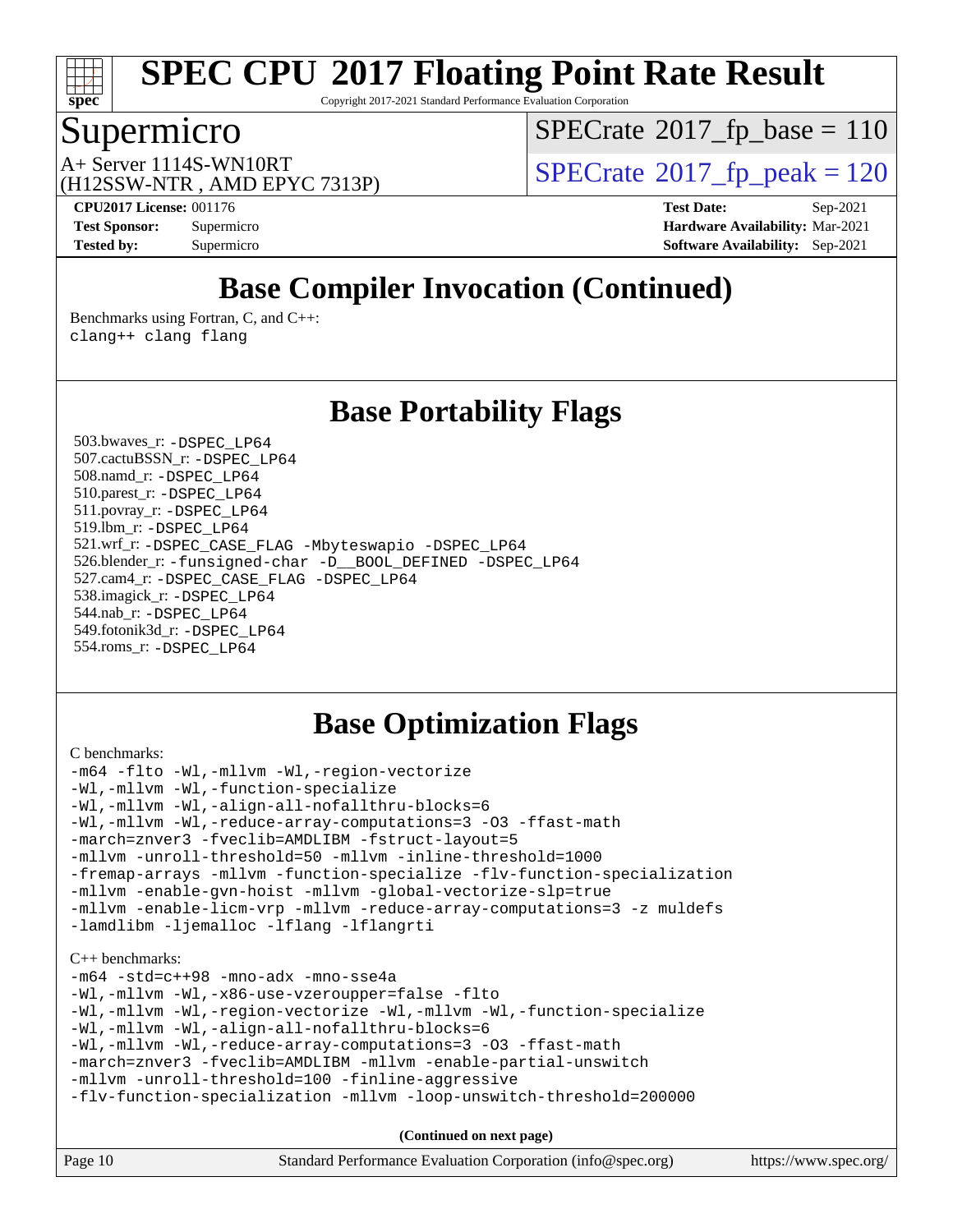

Copyright 2017-2021 Standard Performance Evaluation Corporation

### Supermicro

 $SPECTate$ <sup>®</sup>[2017\\_fp\\_base =](http://www.spec.org/auto/cpu2017/Docs/result-fields.html#SPECrate2017fpbase) 110

(H12SSW-NTR , AMD EPYC 7313P)

 $A+$  Server 1114S-WN10RT  $\begin{array}{c|c}\n\text{SPECrate} \text{\textdegree}2017\_fp\_peak = 120\n\end{array}$  $\begin{array}{c|c}\n\text{SPECrate} \text{\textdegree}2017\_fp\_peak = 120\n\end{array}$  $\begin{array}{c|c}\n\text{SPECrate} \text{\textdegree}2017\_fp\_peak = 120\n\end{array}$ 

**[CPU2017 License:](http://www.spec.org/auto/cpu2017/Docs/result-fields.html#CPU2017License)** 001176 **[Test Date:](http://www.spec.org/auto/cpu2017/Docs/result-fields.html#TestDate)** Sep-2021 **[Test Sponsor:](http://www.spec.org/auto/cpu2017/Docs/result-fields.html#TestSponsor)** Supermicro **[Hardware Availability:](http://www.spec.org/auto/cpu2017/Docs/result-fields.html#HardwareAvailability)** Mar-2021 **[Tested by:](http://www.spec.org/auto/cpu2017/Docs/result-fields.html#Testedby)** Supermicro **[Software Availability:](http://www.spec.org/auto/cpu2017/Docs/result-fields.html#SoftwareAvailability)** Sep-2021

## **[Base Optimization Flags \(Continued\)](http://www.spec.org/auto/cpu2017/Docs/result-fields.html#BaseOptimizationFlags)**

[C++ benchmarks](http://www.spec.org/auto/cpu2017/Docs/result-fields.html#CXXbenchmarks) (continued):

[-mllvm -reroll-loops](http://www.spec.org/cpu2017/results/res2021q4/cpu2017-20211012-29723.flags.html#user_CXXbase_F-reroll-loops) [-mllvm -aggressive-loop-unswitch](http://www.spec.org/cpu2017/results/res2021q4/cpu2017-20211012-29723.flags.html#user_CXXbase_F-aggressive-loop-unswitch_abd8177005d493f9a81f88ae32814acdc0422950e54bc53b0605c538e2e7549eb43d48c826089056b98aa2f0c142dc7ed1401fa1c97db9286a8c3ff748437b59) [-mllvm -extra-vectorizer-passes](http://www.spec.org/cpu2017/results/res2021q4/cpu2017-20211012-29723.flags.html#user_CXXbase_F-extra-vectorizer-passes_4bb9f90681e045f5ce38050c5c48e52c5a95ed819cbc44e12f6b389a91a38f1bfb7d9f51b06906bf2bd7ccd881019f6383c418982c71e3a142c10a060056d555) [-mllvm -reduce-array-computations=3](http://www.spec.org/cpu2017/results/res2021q4/cpu2017-20211012-29723.flags.html#user_CXXbase_F-reduce-array-computations) [-mllvm -global-vectorize-slp=true](http://www.spec.org/cpu2017/results/res2021q4/cpu2017-20211012-29723.flags.html#user_CXXbase_F-global-vectorize-slp_f701c289ed3fc79483844cad3672606d268e3123d2651e764a36e57810b634b30ff7af25c43ce4288d0e4c1cc47ba156fce6ed971bc0d0e53c4c557f353d3dec) [-mllvm -convert-pow-exp-to-int=false](http://www.spec.org/cpu2017/results/res2021q4/cpu2017-20211012-29723.flags.html#user_CXXbase_F-convert-pow-exp-to-int_48075d7f300181d7350b7c152e089ba974e4acf53c583458eae87b0ecd6f9aa5a8546e2797aca77a784d497b972647cfd65b81c02996ee1106af5ba1043433c1) [-z muldefs](http://www.spec.org/cpu2017/results/res2021q4/cpu2017-20211012-29723.flags.html#user_CXXbase_aocc-muldefs) [-lamdlibm](http://www.spec.org/cpu2017/results/res2021q4/cpu2017-20211012-29723.flags.html#user_CXXbase_F-lamdlibm) [-ljemalloc](http://www.spec.org/cpu2017/results/res2021q4/cpu2017-20211012-29723.flags.html#user_CXXbase_jemalloc-lib) [-lflang](http://www.spec.org/cpu2017/results/res2021q4/cpu2017-20211012-29723.flags.html#user_CXXbase_F-lflang) [-lflangrti](http://www.spec.org/cpu2017/results/res2021q4/cpu2017-20211012-29723.flags.html#user_CXXbase_F-lflangrti) [Fortran benchmarks](http://www.spec.org/auto/cpu2017/Docs/result-fields.html#Fortranbenchmarks): [-m64](http://www.spec.org/cpu2017/results/res2021q4/cpu2017-20211012-29723.flags.html#user_FCbase_F-m64) [-Wl,-mllvm -Wl,-enable-X86-prefetching](http://www.spec.org/cpu2017/results/res2021q4/cpu2017-20211012-29723.flags.html#user_FCbase_F-enable-X86-prefetching_362de7b2f7f327d498ff3502bcaa6d8937de40fbbc59a600e539433e6b2cb9ea5e30d4a00c3465ce74a160670b5fcaffd57d10fdc90b0d7ee2c6f387a6bf1aee) [-Wl,-mllvm -Wl,-enable-licm-vrp](http://www.spec.org/cpu2017/results/res2021q4/cpu2017-20211012-29723.flags.html#user_FCbase_F-enable-licm-vrp_65c4fc69039207ec88421e1591ba3bbf2ac715c2f390cac268ece6f40ae7757bd65f971ef38c9b70aedd2bf37e4037d3d64a7fe88db6aed78b6f244274772259) [-flto](http://www.spec.org/cpu2017/results/res2021q4/cpu2017-20211012-29723.flags.html#user_FCbase_aocc-flto) [-Wl,-mllvm -Wl,-region-vectorize](http://www.spec.org/cpu2017/results/res2021q4/cpu2017-20211012-29723.flags.html#user_FCbase_F-region-vectorize_fb6c6b5aa293c88efc6c7c2b52b20755e943585b1fe8658c35afef78727fff56e1a56891413c30e36b8e2a6f9a71126986319243e80eb6110b78b288f533c52b) [-Wl,-mllvm -Wl,-function-specialize](http://www.spec.org/cpu2017/results/res2021q4/cpu2017-20211012-29723.flags.html#user_FCbase_F-function-specialize_7e7e661e57922243ee67c9a1251cb8910e607325179a0ce7f2884e09a6f5d4a5ef0ae4f37e8a2a11c95fc48e931f06dc2b6016f14b511fcb441e048bef1b065a) [-Wl,-mllvm -Wl,-align-all-nofallthru-blocks=6](http://www.spec.org/cpu2017/results/res2021q4/cpu2017-20211012-29723.flags.html#user_FCbase_F-align-all-nofallthru-blocks) [-Wl,-mllvm -Wl,-reduce-array-computations=3](http://www.spec.org/cpu2017/results/res2021q4/cpu2017-20211012-29723.flags.html#user_FCbase_F-reduce-array-computations_b882aefe7a5dda4e33149f6299762b9a720dace3e498e13756f4c04e5a19edf5315c1f3993de2e61ec41e8c206231f84e05da7040e1bb5d69ba27d10a12507e4) [-Hz,1,0x1](http://www.spec.org/cpu2017/results/res2021q4/cpu2017-20211012-29723.flags.html#user_FCbase_F-save-array-metadata) [-O3](http://www.spec.org/cpu2017/results/res2021q4/cpu2017-20211012-29723.flags.html#user_FCbase_F-O3) [-ffast-math](http://www.spec.org/cpu2017/results/res2021q4/cpu2017-20211012-29723.flags.html#user_FCbase_aocc-ffast-math) [-march=znver3](http://www.spec.org/cpu2017/results/res2021q4/cpu2017-20211012-29723.flags.html#user_FCbase_aocc-march) [-fveclib=AMDLIBM](http://www.spec.org/cpu2017/results/res2021q4/cpu2017-20211012-29723.flags.html#user_FCbase_F-fveclib) [-Kieee](http://www.spec.org/cpu2017/results/res2021q4/cpu2017-20211012-29723.flags.html#user_FCbase_F-kieee) [-Mrecursive](http://www.spec.org/cpu2017/results/res2021q4/cpu2017-20211012-29723.flags.html#user_FCbase_F-mrecursive) [-mllvm -fuse-tile-inner-loop](http://www.spec.org/cpu2017/results/res2021q4/cpu2017-20211012-29723.flags.html#user_FCbase_F-fuse-tile-inner-loop_a96ec74f3ab7113ca948afab2f7df720fdaa7c20bd316986c0fe40ef5f82f2613ee26bde25c6cf421f527cd549c2b0b12b7e2cdf22e7a5a52600673d8851f1df) [-funroll-loops](http://www.spec.org/cpu2017/results/res2021q4/cpu2017-20211012-29723.flags.html#user_FCbase_aocc-unroll-loops) [-mllvm -extra-vectorizer-passes](http://www.spec.org/cpu2017/results/res2021q4/cpu2017-20211012-29723.flags.html#user_FCbase_F-extra-vectorizer-passes_4bb9f90681e045f5ce38050c5c48e52c5a95ed819cbc44e12f6b389a91a38f1bfb7d9f51b06906bf2bd7ccd881019f6383c418982c71e3a142c10a060056d555) [-mllvm -lsr-in-nested-loop](http://www.spec.org/cpu2017/results/res2021q4/cpu2017-20211012-29723.flags.html#user_FCbase_F-lsr-in-nested-loop_73f878522b3ccb742989d8e6de767863b372c2128b38f859376ee3fb883bc58dcc0955f53f856eb534bcc3be9d53927141e78ef6b7f1398bb0518a7b833043eb) [-mllvm -enable-licm-vrp](http://www.spec.org/cpu2017/results/res2021q4/cpu2017-20211012-29723.flags.html#user_FCbase_F-enable-licm-vrp_82fd83574dee81d8c8043a1355024a53ba7c23d449242d72368fd778ae4cd8625fb6c8e473e88c632367ccc13b0c321b9a13b8db897fcfc1592cf0205fd356b5) [-mllvm -reduce-array-computations=3](http://www.spec.org/cpu2017/results/res2021q4/cpu2017-20211012-29723.flags.html#user_FCbase_F-reduce-array-computations) [-mllvm -global-vectorize-slp=true](http://www.spec.org/cpu2017/results/res2021q4/cpu2017-20211012-29723.flags.html#user_FCbase_F-global-vectorize-slp_f701c289ed3fc79483844cad3672606d268e3123d2651e764a36e57810b634b30ff7af25c43ce4288d0e4c1cc47ba156fce6ed971bc0d0e53c4c557f353d3dec) [-z muldefs](http://www.spec.org/cpu2017/results/res2021q4/cpu2017-20211012-29723.flags.html#user_FCbase_aocc-muldefs) [-lamdlibm](http://www.spec.org/cpu2017/results/res2021q4/cpu2017-20211012-29723.flags.html#user_FCbase_F-lamdlibm) [-ljemalloc](http://www.spec.org/cpu2017/results/res2021q4/cpu2017-20211012-29723.flags.html#user_FCbase_jemalloc-lib) [-lflang](http://www.spec.org/cpu2017/results/res2021q4/cpu2017-20211012-29723.flags.html#user_FCbase_F-lflang) [-lflangrti](http://www.spec.org/cpu2017/results/res2021q4/cpu2017-20211012-29723.flags.html#user_FCbase_F-lflangrti) [Benchmarks using both Fortran and C](http://www.spec.org/auto/cpu2017/Docs/result-fields.html#BenchmarksusingbothFortranandC): [-m64](http://www.spec.org/cpu2017/results/res2021q4/cpu2017-20211012-29723.flags.html#user_CC_FCbase_F-m64) [-Wl,-mllvm -Wl,-enable-X86-prefetching](http://www.spec.org/cpu2017/results/res2021q4/cpu2017-20211012-29723.flags.html#user_CC_FCbase_F-enable-X86-prefetching_362de7b2f7f327d498ff3502bcaa6d8937de40fbbc59a600e539433e6b2cb9ea5e30d4a00c3465ce74a160670b5fcaffd57d10fdc90b0d7ee2c6f387a6bf1aee) [-Wl,-mllvm -Wl,-enable-licm-vrp](http://www.spec.org/cpu2017/results/res2021q4/cpu2017-20211012-29723.flags.html#user_CC_FCbase_F-enable-licm-vrp_65c4fc69039207ec88421e1591ba3bbf2ac715c2f390cac268ece6f40ae7757bd65f971ef38c9b70aedd2bf37e4037d3d64a7fe88db6aed78b6f244274772259) [-flto](http://www.spec.org/cpu2017/results/res2021q4/cpu2017-20211012-29723.flags.html#user_CC_FCbase_aocc-flto) [-Wl,-mllvm -Wl,-region-vectorize](http://www.spec.org/cpu2017/results/res2021q4/cpu2017-20211012-29723.flags.html#user_CC_FCbase_F-region-vectorize_fb6c6b5aa293c88efc6c7c2b52b20755e943585b1fe8658c35afef78727fff56e1a56891413c30e36b8e2a6f9a71126986319243e80eb6110b78b288f533c52b) [-Wl,-mllvm -Wl,-function-specialize](http://www.spec.org/cpu2017/results/res2021q4/cpu2017-20211012-29723.flags.html#user_CC_FCbase_F-function-specialize_7e7e661e57922243ee67c9a1251cb8910e607325179a0ce7f2884e09a6f5d4a5ef0ae4f37e8a2a11c95fc48e931f06dc2b6016f14b511fcb441e048bef1b065a) [-Wl,-mllvm -Wl,-align-all-nofallthru-blocks=6](http://www.spec.org/cpu2017/results/res2021q4/cpu2017-20211012-29723.flags.html#user_CC_FCbase_F-align-all-nofallthru-blocks) [-Wl,-mllvm -Wl,-reduce-array-computations=3](http://www.spec.org/cpu2017/results/res2021q4/cpu2017-20211012-29723.flags.html#user_CC_FCbase_F-reduce-array-computations_b882aefe7a5dda4e33149f6299762b9a720dace3e498e13756f4c04e5a19edf5315c1f3993de2e61ec41e8c206231f84e05da7040e1bb5d69ba27d10a12507e4) [-O3](http://www.spec.org/cpu2017/results/res2021q4/cpu2017-20211012-29723.flags.html#user_CC_FCbase_F-O3) [-ffast-math](http://www.spec.org/cpu2017/results/res2021q4/cpu2017-20211012-29723.flags.html#user_CC_FCbase_aocc-ffast-math) [-march=znver3](http://www.spec.org/cpu2017/results/res2021q4/cpu2017-20211012-29723.flags.html#user_CC_FCbase_aocc-march) [-fveclib=AMDLIBM](http://www.spec.org/cpu2017/results/res2021q4/cpu2017-20211012-29723.flags.html#user_CC_FCbase_F-fveclib) [-fstruct-layout=5](http://www.spec.org/cpu2017/results/res2021q4/cpu2017-20211012-29723.flags.html#user_CC_FCbase_F-struct-layout) [-mllvm -unroll-threshold=50](http://www.spec.org/cpu2017/results/res2021q4/cpu2017-20211012-29723.flags.html#user_CC_FCbase_F-unroll-threshold_458874500b2c105d6d5cb4d7a611c40e2b16e9e3d26b355fea72d644c3673b4de4b3932662f0ed3dbec75c491a13da2d2ca81180bd779dc531083ef1e1e549dc) [-mllvm -inline-threshold=1000](http://www.spec.org/cpu2017/results/res2021q4/cpu2017-20211012-29723.flags.html#user_CC_FCbase_F-inline-threshold_b7832241b0a6397e4ecdbaf0eb7defdc10f885c2a282fa3240fdc99844d543fda39cf8a4a9dccf68cf19b5438ac3b455264f478df15da0f4988afa40d8243bab) [-fremap-arrays](http://www.spec.org/cpu2017/results/res2021q4/cpu2017-20211012-29723.flags.html#user_CC_FCbase_F-fremap-arrays) [-mllvm -function-specialize](http://www.spec.org/cpu2017/results/res2021q4/cpu2017-20211012-29723.flags.html#user_CC_FCbase_F-function-specialize_233b3bdba86027f1b094368157e481c5bc59f40286dc25bfadc1858dcd5745c24fd30d5f188710db7fea399bcc9f44a80b3ce3aacc70a8870250c3ae5e1f35b8) [-flv-function-specialization](http://www.spec.org/cpu2017/results/res2021q4/cpu2017-20211012-29723.flags.html#user_CC_FCbase_F-flv-function-specialization) [-mllvm -enable-gvn-hoist](http://www.spec.org/cpu2017/results/res2021q4/cpu2017-20211012-29723.flags.html#user_CC_FCbase_F-enable-gvn-hoist_e5856354646dd6ca1333a0ad99b817e4cf8932b91b82809fd8fd47ceff7b22a89eba5c98fd3e3fa5200368fd772cec3dd56abc3c8f7b655a71b9f9848dddedd5) [-mllvm -global-vectorize-slp=true](http://www.spec.org/cpu2017/results/res2021q4/cpu2017-20211012-29723.flags.html#user_CC_FCbase_F-global-vectorize-slp_f701c289ed3fc79483844cad3672606d268e3123d2651e764a36e57810b634b30ff7af25c43ce4288d0e4c1cc47ba156fce6ed971bc0d0e53c4c557f353d3dec) [-mllvm -enable-licm-vrp](http://www.spec.org/cpu2017/results/res2021q4/cpu2017-20211012-29723.flags.html#user_CC_FCbase_F-enable-licm-vrp_82fd83574dee81d8c8043a1355024a53ba7c23d449242d72368fd778ae4cd8625fb6c8e473e88c632367ccc13b0c321b9a13b8db897fcfc1592cf0205fd356b5) [-mllvm -reduce-array-computations=3](http://www.spec.org/cpu2017/results/res2021q4/cpu2017-20211012-29723.flags.html#user_CC_FCbase_F-reduce-array-computations) [-Hz,1,0x1](http://www.spec.org/cpu2017/results/res2021q4/cpu2017-20211012-29723.flags.html#user_CC_FCbase_F-save-array-metadata) [-Kieee](http://www.spec.org/cpu2017/results/res2021q4/cpu2017-20211012-29723.flags.html#user_CC_FCbase_F-kieee) [-Mrecursive](http://www.spec.org/cpu2017/results/res2021q4/cpu2017-20211012-29723.flags.html#user_CC_FCbase_F-mrecursive) [-mllvm -fuse-tile-inner-loop](http://www.spec.org/cpu2017/results/res2021q4/cpu2017-20211012-29723.flags.html#user_CC_FCbase_F-fuse-tile-inner-loop_a96ec74f3ab7113ca948afab2f7df720fdaa7c20bd316986c0fe40ef5f82f2613ee26bde25c6cf421f527cd549c2b0b12b7e2cdf22e7a5a52600673d8851f1df) [-funroll-loops](http://www.spec.org/cpu2017/results/res2021q4/cpu2017-20211012-29723.flags.html#user_CC_FCbase_aocc-unroll-loops) [-mllvm -extra-vectorizer-passes](http://www.spec.org/cpu2017/results/res2021q4/cpu2017-20211012-29723.flags.html#user_CC_FCbase_F-extra-vectorizer-passes_4bb9f90681e045f5ce38050c5c48e52c5a95ed819cbc44e12f6b389a91a38f1bfb7d9f51b06906bf2bd7ccd881019f6383c418982c71e3a142c10a060056d555) [-mllvm -lsr-in-nested-loop](http://www.spec.org/cpu2017/results/res2021q4/cpu2017-20211012-29723.flags.html#user_CC_FCbase_F-lsr-in-nested-loop_73f878522b3ccb742989d8e6de767863b372c2128b38f859376ee3fb883bc58dcc0955f53f856eb534bcc3be9d53927141e78ef6b7f1398bb0518a7b833043eb) [-z muldefs](http://www.spec.org/cpu2017/results/res2021q4/cpu2017-20211012-29723.flags.html#user_CC_FCbase_aocc-muldefs) [-lamdlibm](http://www.spec.org/cpu2017/results/res2021q4/cpu2017-20211012-29723.flags.html#user_CC_FCbase_F-lamdlibm) [-ljemalloc](http://www.spec.org/cpu2017/results/res2021q4/cpu2017-20211012-29723.flags.html#user_CC_FCbase_jemalloc-lib) [-lflang](http://www.spec.org/cpu2017/results/res2021q4/cpu2017-20211012-29723.flags.html#user_CC_FCbase_F-lflang) [-lflangrti](http://www.spec.org/cpu2017/results/res2021q4/cpu2017-20211012-29723.flags.html#user_CC_FCbase_F-lflangrti) [Benchmarks using both C and C++](http://www.spec.org/auto/cpu2017/Docs/result-fields.html#BenchmarksusingbothCandCXX): [-m64](http://www.spec.org/cpu2017/results/res2021q4/cpu2017-20211012-29723.flags.html#user_CC_CXXbase_F-m64) [-std=c++98](http://www.spec.org/cpu2017/results/res2021q4/cpu2017-20211012-29723.flags.html#user_CC_CXXbase_std-cpp) [-mno-adx](http://www.spec.org/cpu2017/results/res2021q4/cpu2017-20211012-29723.flags.html#user_CC_CXXbase_F-mno-adx) [-mno-sse4a](http://www.spec.org/cpu2017/results/res2021q4/cpu2017-20211012-29723.flags.html#user_CC_CXXbase_F-mno-sse4a) [-Wl,-mllvm -Wl,-x86-use-vzeroupper=false](http://www.spec.org/cpu2017/results/res2021q4/cpu2017-20211012-29723.flags.html#user_CC_CXXbase_F-use-vzeroupper_f792211b0552b0142c11cf651c85f88d7eca3e3e6d4ab29ab8b0b7be9c7d83df7aebb846b5dded1424ec84d39acb59d058815f97bc3ae9de4ba00ee4e2945c83) [-flto](http://www.spec.org/cpu2017/results/res2021q4/cpu2017-20211012-29723.flags.html#user_CC_CXXbase_aocc-flto) [-Wl,-mllvm -Wl,-region-vectorize](http://www.spec.org/cpu2017/results/res2021q4/cpu2017-20211012-29723.flags.html#user_CC_CXXbase_F-region-vectorize_fb6c6b5aa293c88efc6c7c2b52b20755e943585b1fe8658c35afef78727fff56e1a56891413c30e36b8e2a6f9a71126986319243e80eb6110b78b288f533c52b) [-Wl,-mllvm -Wl,-function-specialize](http://www.spec.org/cpu2017/results/res2021q4/cpu2017-20211012-29723.flags.html#user_CC_CXXbase_F-function-specialize_7e7e661e57922243ee67c9a1251cb8910e607325179a0ce7f2884e09a6f5d4a5ef0ae4f37e8a2a11c95fc48e931f06dc2b6016f14b511fcb441e048bef1b065a) [-Wl,-mllvm -Wl,-align-all-nofallthru-blocks=6](http://www.spec.org/cpu2017/results/res2021q4/cpu2017-20211012-29723.flags.html#user_CC_CXXbase_F-align-all-nofallthru-blocks) [-Wl,-mllvm -Wl,-reduce-array-computations=3](http://www.spec.org/cpu2017/results/res2021q4/cpu2017-20211012-29723.flags.html#user_CC_CXXbase_F-reduce-array-computations_b882aefe7a5dda4e33149f6299762b9a720dace3e498e13756f4c04e5a19edf5315c1f3993de2e61ec41e8c206231f84e05da7040e1bb5d69ba27d10a12507e4) [-O3](http://www.spec.org/cpu2017/results/res2021q4/cpu2017-20211012-29723.flags.html#user_CC_CXXbase_F-O3) [-ffast-math](http://www.spec.org/cpu2017/results/res2021q4/cpu2017-20211012-29723.flags.html#user_CC_CXXbase_aocc-ffast-math) [-march=znver3](http://www.spec.org/cpu2017/results/res2021q4/cpu2017-20211012-29723.flags.html#user_CC_CXXbase_aocc-march) [-fveclib=AMDLIBM](http://www.spec.org/cpu2017/results/res2021q4/cpu2017-20211012-29723.flags.html#user_CC_CXXbase_F-fveclib) [-fstruct-layout=5](http://www.spec.org/cpu2017/results/res2021q4/cpu2017-20211012-29723.flags.html#user_CC_CXXbase_F-struct-layout) [-mllvm -unroll-threshold=50](http://www.spec.org/cpu2017/results/res2021q4/cpu2017-20211012-29723.flags.html#user_CC_CXXbase_F-unroll-threshold_458874500b2c105d6d5cb4d7a611c40e2b16e9e3d26b355fea72d644c3673b4de4b3932662f0ed3dbec75c491a13da2d2ca81180bd779dc531083ef1e1e549dc) [-mllvm -inline-threshold=1000](http://www.spec.org/cpu2017/results/res2021q4/cpu2017-20211012-29723.flags.html#user_CC_CXXbase_F-inline-threshold_b7832241b0a6397e4ecdbaf0eb7defdc10f885c2a282fa3240fdc99844d543fda39cf8a4a9dccf68cf19b5438ac3b455264f478df15da0f4988afa40d8243bab) [-fremap-arrays](http://www.spec.org/cpu2017/results/res2021q4/cpu2017-20211012-29723.flags.html#user_CC_CXXbase_F-fremap-arrays) [-mllvm -function-specialize](http://www.spec.org/cpu2017/results/res2021q4/cpu2017-20211012-29723.flags.html#user_CC_CXXbase_F-function-specialize_233b3bdba86027f1b094368157e481c5bc59f40286dc25bfadc1858dcd5745c24fd30d5f188710db7fea399bcc9f44a80b3ce3aacc70a8870250c3ae5e1f35b8) [-flv-function-specialization](http://www.spec.org/cpu2017/results/res2021q4/cpu2017-20211012-29723.flags.html#user_CC_CXXbase_F-flv-function-specialization) [-mllvm -enable-gvn-hoist](http://www.spec.org/cpu2017/results/res2021q4/cpu2017-20211012-29723.flags.html#user_CC_CXXbase_F-enable-gvn-hoist_e5856354646dd6ca1333a0ad99b817e4cf8932b91b82809fd8fd47ceff7b22a89eba5c98fd3e3fa5200368fd772cec3dd56abc3c8f7b655a71b9f9848dddedd5) [-mllvm -global-vectorize-slp=true](http://www.spec.org/cpu2017/results/res2021q4/cpu2017-20211012-29723.flags.html#user_CC_CXXbase_F-global-vectorize-slp_f701c289ed3fc79483844cad3672606d268e3123d2651e764a36e57810b634b30ff7af25c43ce4288d0e4c1cc47ba156fce6ed971bc0d0e53c4c557f353d3dec) [-mllvm -enable-licm-vrp](http://www.spec.org/cpu2017/results/res2021q4/cpu2017-20211012-29723.flags.html#user_CC_CXXbase_F-enable-licm-vrp_82fd83574dee81d8c8043a1355024a53ba7c23d449242d72368fd778ae4cd8625fb6c8e473e88c632367ccc13b0c321b9a13b8db897fcfc1592cf0205fd356b5) [-mllvm -reduce-array-computations=3](http://www.spec.org/cpu2017/results/res2021q4/cpu2017-20211012-29723.flags.html#user_CC_CXXbase_F-reduce-array-computations) [-mllvm -enable-partial-unswitch](http://www.spec.org/cpu2017/results/res2021q4/cpu2017-20211012-29723.flags.html#user_CC_CXXbase_F-enable-partial-unswitch_6e1c33f981d77963b1eaf834973128a7f33ce3f8e27f54689656697a35e89dcc875281e0e6283d043e32f367dcb605ba0e307a92e830f7e326789fa6c61b35d3) [-mllvm -unroll-threshold=100](http://www.spec.org/cpu2017/results/res2021q4/cpu2017-20211012-29723.flags.html#user_CC_CXXbase_F-unroll-threshold)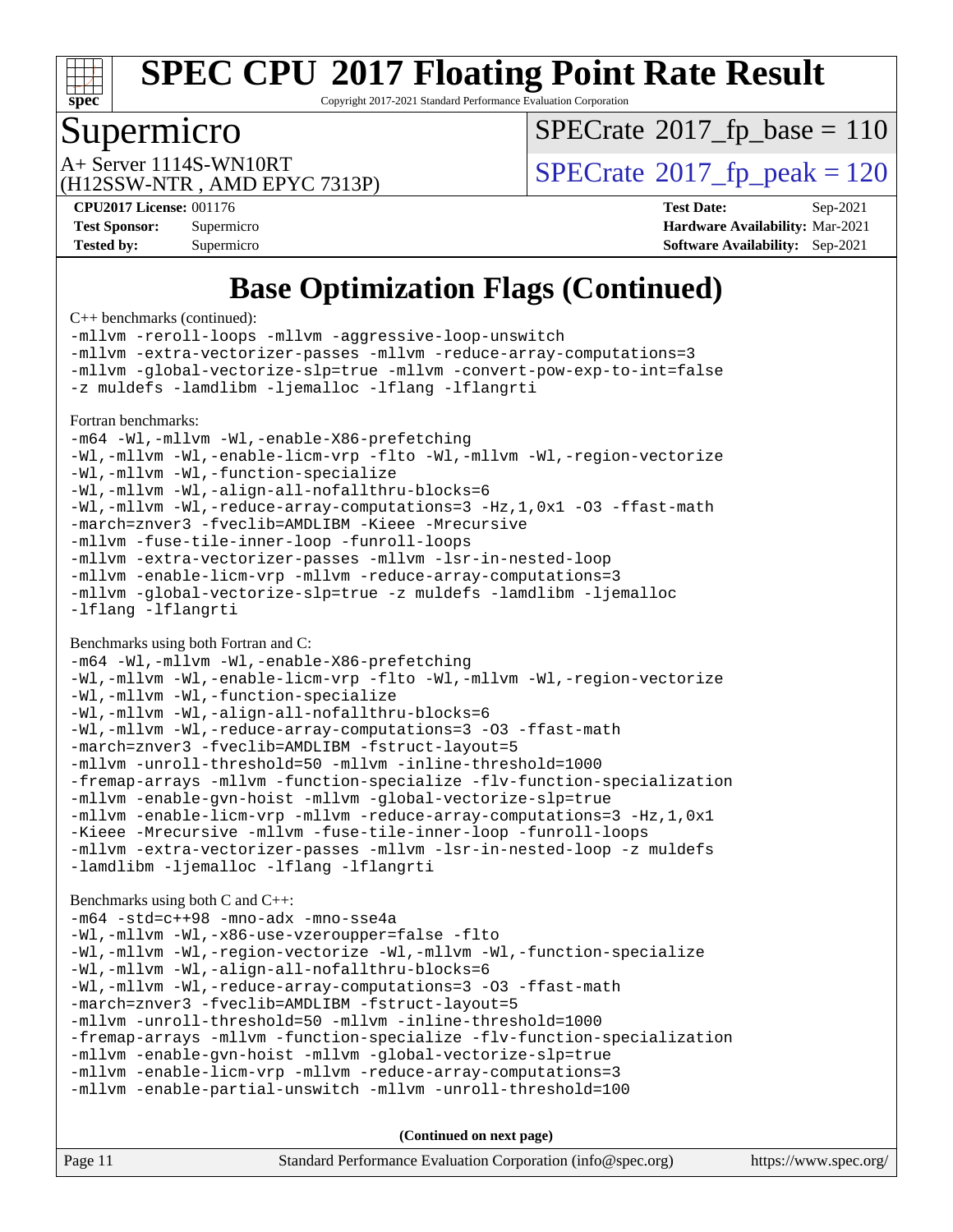

Copyright 2017-2021 Standard Performance Evaluation Corporation

## Supermicro

 $SPECTate$ <sup>®</sup>[2017\\_fp\\_base =](http://www.spec.org/auto/cpu2017/Docs/result-fields.html#SPECrate2017fpbase) 110

(H12SSW-NTR , AMD EPYC 7313P)

 $A+$  Server 1114S-WN10RT  $\begin{array}{c|c}\n\text{SPECrate} \text{\textdegree}2017\_fp\_peak = 120\n\end{array}$  $\begin{array}{c|c}\n\text{SPECrate} \text{\textdegree}2017\_fp\_peak = 120\n\end{array}$  $\begin{array}{c|c}\n\text{SPECrate} \text{\textdegree}2017\_fp\_peak = 120\n\end{array}$ 

**[Tested by:](http://www.spec.org/auto/cpu2017/Docs/result-fields.html#Testedby)** Supermicro **[Software Availability:](http://www.spec.org/auto/cpu2017/Docs/result-fields.html#SoftwareAvailability)** Sep-2021

**[CPU2017 License:](http://www.spec.org/auto/cpu2017/Docs/result-fields.html#CPU2017License)** 001176 **[Test Date:](http://www.spec.org/auto/cpu2017/Docs/result-fields.html#TestDate)** Sep-2021 **[Test Sponsor:](http://www.spec.org/auto/cpu2017/Docs/result-fields.html#TestSponsor)** Supermicro **[Hardware Availability:](http://www.spec.org/auto/cpu2017/Docs/result-fields.html#HardwareAvailability)** Mar-2021

## **[Base Optimization Flags \(Continued\)](http://www.spec.org/auto/cpu2017/Docs/result-fields.html#BaseOptimizationFlags)**

[Benchmarks using both C and C++](http://www.spec.org/auto/cpu2017/Docs/result-fields.html#BenchmarksusingbothCandCXX) (continued):

[-finline-aggressive](http://www.spec.org/cpu2017/results/res2021q4/cpu2017-20211012-29723.flags.html#user_CC_CXXbase_F-finline-aggressive) [-mllvm -loop-unswitch-threshold=200000](http://www.spec.org/cpu2017/results/res2021q4/cpu2017-20211012-29723.flags.html#user_CC_CXXbase_F-loop-unswitch-threshold_f9a82ae3270e55b5fbf79d0d96ee93606b73edbbe527d20b18b7bff1a3a146ad50cfc7454c5297978340ae9213029016a7d16221274d672d3f7f42ed25274e1d) [-mllvm -reroll-loops](http://www.spec.org/cpu2017/results/res2021q4/cpu2017-20211012-29723.flags.html#user_CC_CXXbase_F-reroll-loops) [-mllvm -aggressive-loop-unswitch](http://www.spec.org/cpu2017/results/res2021q4/cpu2017-20211012-29723.flags.html#user_CC_CXXbase_F-aggressive-loop-unswitch_abd8177005d493f9a81f88ae32814acdc0422950e54bc53b0605c538e2e7549eb43d48c826089056b98aa2f0c142dc7ed1401fa1c97db9286a8c3ff748437b59) [-mllvm -extra-vectorizer-passes](http://www.spec.org/cpu2017/results/res2021q4/cpu2017-20211012-29723.flags.html#user_CC_CXXbase_F-extra-vectorizer-passes_4bb9f90681e045f5ce38050c5c48e52c5a95ed819cbc44e12f6b389a91a38f1bfb7d9f51b06906bf2bd7ccd881019f6383c418982c71e3a142c10a060056d555) [-mllvm -convert-pow-exp-to-int=false](http://www.spec.org/cpu2017/results/res2021q4/cpu2017-20211012-29723.flags.html#user_CC_CXXbase_F-convert-pow-exp-to-int_48075d7f300181d7350b7c152e089ba974e4acf53c583458eae87b0ecd6f9aa5a8546e2797aca77a784d497b972647cfd65b81c02996ee1106af5ba1043433c1) [-z muldefs](http://www.spec.org/cpu2017/results/res2021q4/cpu2017-20211012-29723.flags.html#user_CC_CXXbase_aocc-muldefs) [-lamdlibm](http://www.spec.org/cpu2017/results/res2021q4/cpu2017-20211012-29723.flags.html#user_CC_CXXbase_F-lamdlibm) [-ljemalloc](http://www.spec.org/cpu2017/results/res2021q4/cpu2017-20211012-29723.flags.html#user_CC_CXXbase_jemalloc-lib) [-lflang](http://www.spec.org/cpu2017/results/res2021q4/cpu2017-20211012-29723.flags.html#user_CC_CXXbase_F-lflang) [-lflangrti](http://www.spec.org/cpu2017/results/res2021q4/cpu2017-20211012-29723.flags.html#user_CC_CXXbase_F-lflangrti)

#### [Benchmarks using Fortran, C, and C++:](http://www.spec.org/auto/cpu2017/Docs/result-fields.html#BenchmarksusingFortranCandCXX)

[-m64](http://www.spec.org/cpu2017/results/res2021q4/cpu2017-20211012-29723.flags.html#user_CC_CXX_FCbase_F-m64) [-std=c++98](http://www.spec.org/cpu2017/results/res2021q4/cpu2017-20211012-29723.flags.html#user_CC_CXX_FCbase_std-cpp) [-mno-adx](http://www.spec.org/cpu2017/results/res2021q4/cpu2017-20211012-29723.flags.html#user_CC_CXX_FCbase_F-mno-adx) [-mno-sse4a](http://www.spec.org/cpu2017/results/res2021q4/cpu2017-20211012-29723.flags.html#user_CC_CXX_FCbase_F-mno-sse4a) [-Wl,-mllvm -Wl,-x86-use-vzeroupper=false](http://www.spec.org/cpu2017/results/res2021q4/cpu2017-20211012-29723.flags.html#user_CC_CXX_FCbase_F-use-vzeroupper_f792211b0552b0142c11cf651c85f88d7eca3e3e6d4ab29ab8b0b7be9c7d83df7aebb846b5dded1424ec84d39acb59d058815f97bc3ae9de4ba00ee4e2945c83) [-flto](http://www.spec.org/cpu2017/results/res2021q4/cpu2017-20211012-29723.flags.html#user_CC_CXX_FCbase_aocc-flto) [-Wl,-mllvm -Wl,-region-vectorize](http://www.spec.org/cpu2017/results/res2021q4/cpu2017-20211012-29723.flags.html#user_CC_CXX_FCbase_F-region-vectorize_fb6c6b5aa293c88efc6c7c2b52b20755e943585b1fe8658c35afef78727fff56e1a56891413c30e36b8e2a6f9a71126986319243e80eb6110b78b288f533c52b) [-Wl,-mllvm -Wl,-function-specialize](http://www.spec.org/cpu2017/results/res2021q4/cpu2017-20211012-29723.flags.html#user_CC_CXX_FCbase_F-function-specialize_7e7e661e57922243ee67c9a1251cb8910e607325179a0ce7f2884e09a6f5d4a5ef0ae4f37e8a2a11c95fc48e931f06dc2b6016f14b511fcb441e048bef1b065a) [-Wl,-mllvm -Wl,-align-all-nofallthru-blocks=6](http://www.spec.org/cpu2017/results/res2021q4/cpu2017-20211012-29723.flags.html#user_CC_CXX_FCbase_F-align-all-nofallthru-blocks) [-Wl,-mllvm -Wl,-reduce-array-computations=3](http://www.spec.org/cpu2017/results/res2021q4/cpu2017-20211012-29723.flags.html#user_CC_CXX_FCbase_F-reduce-array-computations_b882aefe7a5dda4e33149f6299762b9a720dace3e498e13756f4c04e5a19edf5315c1f3993de2e61ec41e8c206231f84e05da7040e1bb5d69ba27d10a12507e4) [-O3](http://www.spec.org/cpu2017/results/res2021q4/cpu2017-20211012-29723.flags.html#user_CC_CXX_FCbase_F-O3) [-ffast-math](http://www.spec.org/cpu2017/results/res2021q4/cpu2017-20211012-29723.flags.html#user_CC_CXX_FCbase_aocc-ffast-math) [-march=znver3](http://www.spec.org/cpu2017/results/res2021q4/cpu2017-20211012-29723.flags.html#user_CC_CXX_FCbase_aocc-march) [-fveclib=AMDLIBM](http://www.spec.org/cpu2017/results/res2021q4/cpu2017-20211012-29723.flags.html#user_CC_CXX_FCbase_F-fveclib) [-fstruct-layout=5](http://www.spec.org/cpu2017/results/res2021q4/cpu2017-20211012-29723.flags.html#user_CC_CXX_FCbase_F-struct-layout) [-mllvm -unroll-threshold=50](http://www.spec.org/cpu2017/results/res2021q4/cpu2017-20211012-29723.flags.html#user_CC_CXX_FCbase_F-unroll-threshold_458874500b2c105d6d5cb4d7a611c40e2b16e9e3d26b355fea72d644c3673b4de4b3932662f0ed3dbec75c491a13da2d2ca81180bd779dc531083ef1e1e549dc) [-mllvm -inline-threshold=1000](http://www.spec.org/cpu2017/results/res2021q4/cpu2017-20211012-29723.flags.html#user_CC_CXX_FCbase_F-inline-threshold_b7832241b0a6397e4ecdbaf0eb7defdc10f885c2a282fa3240fdc99844d543fda39cf8a4a9dccf68cf19b5438ac3b455264f478df15da0f4988afa40d8243bab) [-fremap-arrays](http://www.spec.org/cpu2017/results/res2021q4/cpu2017-20211012-29723.flags.html#user_CC_CXX_FCbase_F-fremap-arrays) [-mllvm -function-specialize](http://www.spec.org/cpu2017/results/res2021q4/cpu2017-20211012-29723.flags.html#user_CC_CXX_FCbase_F-function-specialize_233b3bdba86027f1b094368157e481c5bc59f40286dc25bfadc1858dcd5745c24fd30d5f188710db7fea399bcc9f44a80b3ce3aacc70a8870250c3ae5e1f35b8) [-flv-function-specialization](http://www.spec.org/cpu2017/results/res2021q4/cpu2017-20211012-29723.flags.html#user_CC_CXX_FCbase_F-flv-function-specialization) [-mllvm -enable-gvn-hoist](http://www.spec.org/cpu2017/results/res2021q4/cpu2017-20211012-29723.flags.html#user_CC_CXX_FCbase_F-enable-gvn-hoist_e5856354646dd6ca1333a0ad99b817e4cf8932b91b82809fd8fd47ceff7b22a89eba5c98fd3e3fa5200368fd772cec3dd56abc3c8f7b655a71b9f9848dddedd5) [-mllvm -global-vectorize-slp=true](http://www.spec.org/cpu2017/results/res2021q4/cpu2017-20211012-29723.flags.html#user_CC_CXX_FCbase_F-global-vectorize-slp_f701c289ed3fc79483844cad3672606d268e3123d2651e764a36e57810b634b30ff7af25c43ce4288d0e4c1cc47ba156fce6ed971bc0d0e53c4c557f353d3dec) [-mllvm -enable-licm-vrp](http://www.spec.org/cpu2017/results/res2021q4/cpu2017-20211012-29723.flags.html#user_CC_CXX_FCbase_F-enable-licm-vrp_82fd83574dee81d8c8043a1355024a53ba7c23d449242d72368fd778ae4cd8625fb6c8e473e88c632367ccc13b0c321b9a13b8db897fcfc1592cf0205fd356b5) [-mllvm -reduce-array-computations=3](http://www.spec.org/cpu2017/results/res2021q4/cpu2017-20211012-29723.flags.html#user_CC_CXX_FCbase_F-reduce-array-computations) [-mllvm -enable-partial-unswitch](http://www.spec.org/cpu2017/results/res2021q4/cpu2017-20211012-29723.flags.html#user_CC_CXX_FCbase_F-enable-partial-unswitch_6e1c33f981d77963b1eaf834973128a7f33ce3f8e27f54689656697a35e89dcc875281e0e6283d043e32f367dcb605ba0e307a92e830f7e326789fa6c61b35d3) [-mllvm -unroll-threshold=100](http://www.spec.org/cpu2017/results/res2021q4/cpu2017-20211012-29723.flags.html#user_CC_CXX_FCbase_F-unroll-threshold) [-finline-aggressive](http://www.spec.org/cpu2017/results/res2021q4/cpu2017-20211012-29723.flags.html#user_CC_CXX_FCbase_F-finline-aggressive) [-mllvm -loop-unswitch-threshold=200000](http://www.spec.org/cpu2017/results/res2021q4/cpu2017-20211012-29723.flags.html#user_CC_CXX_FCbase_F-loop-unswitch-threshold_f9a82ae3270e55b5fbf79d0d96ee93606b73edbbe527d20b18b7bff1a3a146ad50cfc7454c5297978340ae9213029016a7d16221274d672d3f7f42ed25274e1d) [-mllvm -reroll-loops](http://www.spec.org/cpu2017/results/res2021q4/cpu2017-20211012-29723.flags.html#user_CC_CXX_FCbase_F-reroll-loops) [-mllvm -aggressive-loop-unswitch](http://www.spec.org/cpu2017/results/res2021q4/cpu2017-20211012-29723.flags.html#user_CC_CXX_FCbase_F-aggressive-loop-unswitch_abd8177005d493f9a81f88ae32814acdc0422950e54bc53b0605c538e2e7549eb43d48c826089056b98aa2f0c142dc7ed1401fa1c97db9286a8c3ff748437b59) [-mllvm -extra-vectorizer-passes](http://www.spec.org/cpu2017/results/res2021q4/cpu2017-20211012-29723.flags.html#user_CC_CXX_FCbase_F-extra-vectorizer-passes_4bb9f90681e045f5ce38050c5c48e52c5a95ed819cbc44e12f6b389a91a38f1bfb7d9f51b06906bf2bd7ccd881019f6383c418982c71e3a142c10a060056d555) [-mllvm -convert-pow-exp-to-int=false](http://www.spec.org/cpu2017/results/res2021q4/cpu2017-20211012-29723.flags.html#user_CC_CXX_FCbase_F-convert-pow-exp-to-int_48075d7f300181d7350b7c152e089ba974e4acf53c583458eae87b0ecd6f9aa5a8546e2797aca77a784d497b972647cfd65b81c02996ee1106af5ba1043433c1) [-Hz,1,0x1](http://www.spec.org/cpu2017/results/res2021q4/cpu2017-20211012-29723.flags.html#user_CC_CXX_FCbase_F-save-array-metadata) [-Kieee](http://www.spec.org/cpu2017/results/res2021q4/cpu2017-20211012-29723.flags.html#user_CC_CXX_FCbase_F-kieee) [-Mrecursive](http://www.spec.org/cpu2017/results/res2021q4/cpu2017-20211012-29723.flags.html#user_CC_CXX_FCbase_F-mrecursive) [-mllvm -fuse-tile-inner-loop](http://www.spec.org/cpu2017/results/res2021q4/cpu2017-20211012-29723.flags.html#user_CC_CXX_FCbase_F-fuse-tile-inner-loop_a96ec74f3ab7113ca948afab2f7df720fdaa7c20bd316986c0fe40ef5f82f2613ee26bde25c6cf421f527cd549c2b0b12b7e2cdf22e7a5a52600673d8851f1df) [-funroll-loops](http://www.spec.org/cpu2017/results/res2021q4/cpu2017-20211012-29723.flags.html#user_CC_CXX_FCbase_aocc-unroll-loops) [-mllvm -lsr-in-nested-loop](http://www.spec.org/cpu2017/results/res2021q4/cpu2017-20211012-29723.flags.html#user_CC_CXX_FCbase_F-lsr-in-nested-loop_73f878522b3ccb742989d8e6de767863b372c2128b38f859376ee3fb883bc58dcc0955f53f856eb534bcc3be9d53927141e78ef6b7f1398bb0518a7b833043eb) [-z muldefs](http://www.spec.org/cpu2017/results/res2021q4/cpu2017-20211012-29723.flags.html#user_CC_CXX_FCbase_aocc-muldefs) [-lamdlibm](http://www.spec.org/cpu2017/results/res2021q4/cpu2017-20211012-29723.flags.html#user_CC_CXX_FCbase_F-lamdlibm) [-ljemalloc](http://www.spec.org/cpu2017/results/res2021q4/cpu2017-20211012-29723.flags.html#user_CC_CXX_FCbase_jemalloc-lib) [-lflang](http://www.spec.org/cpu2017/results/res2021q4/cpu2017-20211012-29723.flags.html#user_CC_CXX_FCbase_F-lflang) [-lflangrti](http://www.spec.org/cpu2017/results/res2021q4/cpu2017-20211012-29723.flags.html#user_CC_CXX_FCbase_F-lflangrti)

#### **[Base Other Flags](http://www.spec.org/auto/cpu2017/Docs/result-fields.html#BaseOtherFlags)**

[C benchmarks](http://www.spec.org/auto/cpu2017/Docs/result-fields.html#Cbenchmarks): [-Wno-unused-command-line-argument](http://www.spec.org/cpu2017/results/res2021q4/cpu2017-20211012-29723.flags.html#user_CCbase_F-Wno-unused-command-line-argument)

[C++ benchmarks:](http://www.spec.org/auto/cpu2017/Docs/result-fields.html#CXXbenchmarks) [-Wno-unused-command-line-argument](http://www.spec.org/cpu2017/results/res2021q4/cpu2017-20211012-29723.flags.html#user_CXXbase_F-Wno-unused-command-line-argument)

[Fortran benchmarks](http://www.spec.org/auto/cpu2017/Docs/result-fields.html#Fortranbenchmarks): [-Wno-unused-command-line-argument](http://www.spec.org/cpu2017/results/res2021q4/cpu2017-20211012-29723.flags.html#user_FCbase_F-Wno-unused-command-line-argument)

[Benchmarks using both Fortran and C](http://www.spec.org/auto/cpu2017/Docs/result-fields.html#BenchmarksusingbothFortranandC): [-Wno-unused-command-line-argument](http://www.spec.org/cpu2017/results/res2021q4/cpu2017-20211012-29723.flags.html#user_CC_FCbase_F-Wno-unused-command-line-argument)

[Benchmarks using both C and C++](http://www.spec.org/auto/cpu2017/Docs/result-fields.html#BenchmarksusingbothCandCXX): [-Wno-unused-command-line-argument](http://www.spec.org/cpu2017/results/res2021q4/cpu2017-20211012-29723.flags.html#user_CC_CXXbase_F-Wno-unused-command-line-argument)

[Benchmarks using Fortran, C, and C++:](http://www.spec.org/auto/cpu2017/Docs/result-fields.html#BenchmarksusingFortranCandCXX) [-Wno-unused-command-line-argument](http://www.spec.org/cpu2017/results/res2021q4/cpu2017-20211012-29723.flags.html#user_CC_CXX_FCbase_F-Wno-unused-command-line-argument)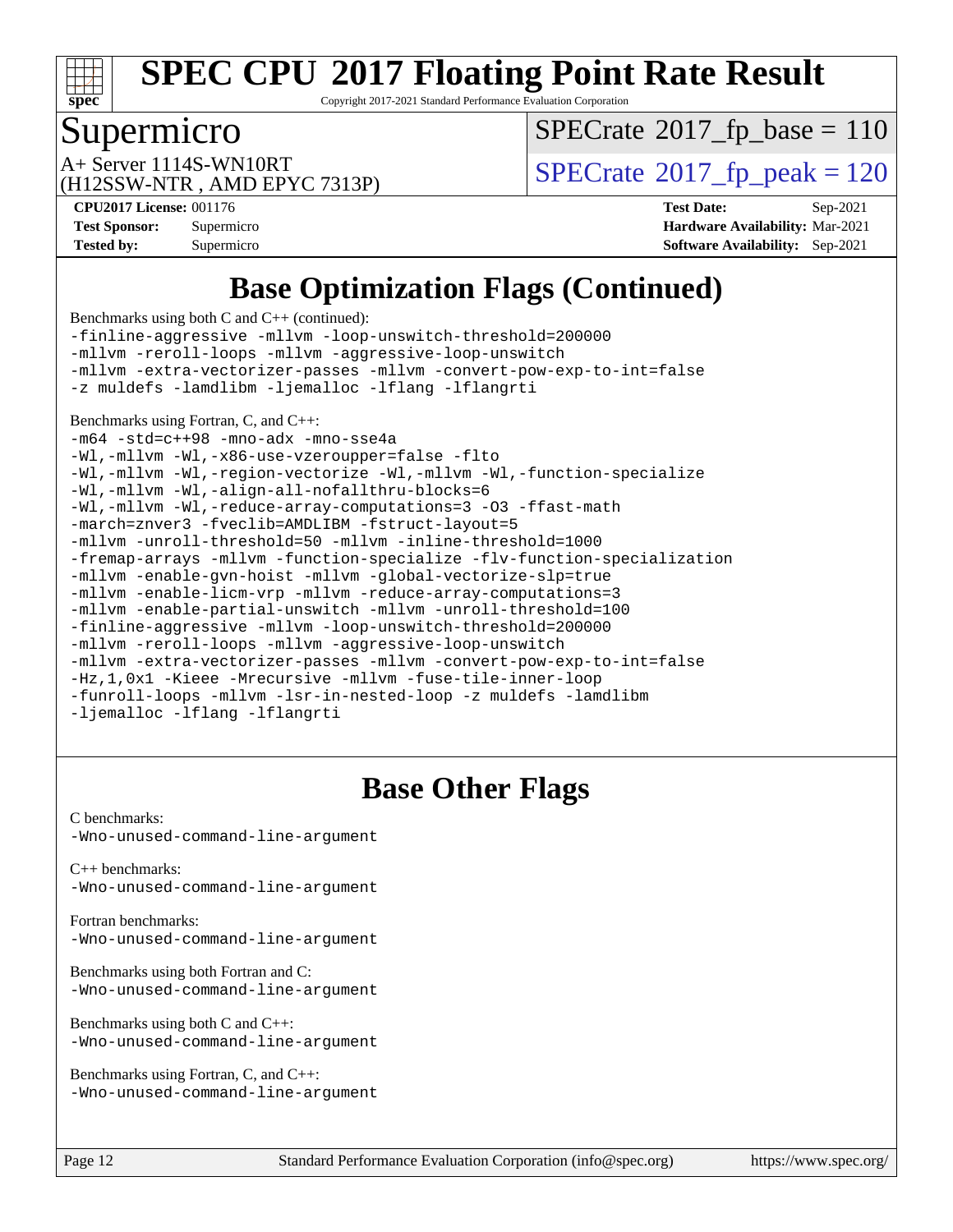

Copyright 2017-2021 Standard Performance Evaluation Corporation

#### Supermicro

 $SPECTate$ <sup>®</sup>[2017\\_fp\\_base =](http://www.spec.org/auto/cpu2017/Docs/result-fields.html#SPECrate2017fpbase) 110

(H12SSW-NTR , AMD EPYC 7313P)

 $A+$  Server 1114S-WN10RT  $\begin{array}{c|c}\n\text{SPECrate} \text{\textdegree}2017\_fp\_peak = 120\n\end{array}$  $\begin{array}{c|c}\n\text{SPECrate} \text{\textdegree}2017\_fp\_peak = 120\n\end{array}$  $\begin{array}{c|c}\n\text{SPECrate} \text{\textdegree}2017\_fp\_peak = 120\n\end{array}$ 

**[CPU2017 License:](http://www.spec.org/auto/cpu2017/Docs/result-fields.html#CPU2017License)** 001176 **[Test Date:](http://www.spec.org/auto/cpu2017/Docs/result-fields.html#TestDate)** Sep-2021 **[Test Sponsor:](http://www.spec.org/auto/cpu2017/Docs/result-fields.html#TestSponsor)** Supermicro **[Hardware Availability:](http://www.spec.org/auto/cpu2017/Docs/result-fields.html#HardwareAvailability)** Mar-2021 **[Tested by:](http://www.spec.org/auto/cpu2017/Docs/result-fields.html#Testedby)** Supermicro **[Software Availability:](http://www.spec.org/auto/cpu2017/Docs/result-fields.html#SoftwareAvailability)** Sep-2021

## **[Peak Compiler Invocation](http://www.spec.org/auto/cpu2017/Docs/result-fields.html#PeakCompilerInvocation)**

[C benchmarks](http://www.spec.org/auto/cpu2017/Docs/result-fields.html#Cbenchmarks):

[clang](http://www.spec.org/cpu2017/results/res2021q4/cpu2017-20211012-29723.flags.html#user_CCpeak_clang-c)

[C++ benchmarks](http://www.spec.org/auto/cpu2017/Docs/result-fields.html#CXXbenchmarks): [clang++](http://www.spec.org/cpu2017/results/res2021q4/cpu2017-20211012-29723.flags.html#user_CXXpeak_clang-cpp)

[Fortran benchmarks:](http://www.spec.org/auto/cpu2017/Docs/result-fields.html#Fortranbenchmarks) [flang](http://www.spec.org/cpu2017/results/res2021q4/cpu2017-20211012-29723.flags.html#user_FCpeak_flang)

[Benchmarks using both Fortran and C](http://www.spec.org/auto/cpu2017/Docs/result-fields.html#BenchmarksusingbothFortranandC): [flang](http://www.spec.org/cpu2017/results/res2021q4/cpu2017-20211012-29723.flags.html#user_CC_FCpeak_flang) [clang](http://www.spec.org/cpu2017/results/res2021q4/cpu2017-20211012-29723.flags.html#user_CC_FCpeak_clang-c)

[Benchmarks using both C and C++:](http://www.spec.org/auto/cpu2017/Docs/result-fields.html#BenchmarksusingbothCandCXX) [clang++](http://www.spec.org/cpu2017/results/res2021q4/cpu2017-20211012-29723.flags.html#user_CC_CXXpeak_clang-cpp) [clang](http://www.spec.org/cpu2017/results/res2021q4/cpu2017-20211012-29723.flags.html#user_CC_CXXpeak_clang-c)

[Benchmarks using Fortran, C, and C++](http://www.spec.org/auto/cpu2017/Docs/result-fields.html#BenchmarksusingFortranCandCXX): [clang++](http://www.spec.org/cpu2017/results/res2021q4/cpu2017-20211012-29723.flags.html#user_CC_CXX_FCpeak_clang-cpp) [clang](http://www.spec.org/cpu2017/results/res2021q4/cpu2017-20211012-29723.flags.html#user_CC_CXX_FCpeak_clang-c) [flang](http://www.spec.org/cpu2017/results/res2021q4/cpu2017-20211012-29723.flags.html#user_CC_CXX_FCpeak_flang)

## **[Peak Portability Flags](http://www.spec.org/auto/cpu2017/Docs/result-fields.html#PeakPortabilityFlags)**

Same as Base Portability Flags

## **[Peak Optimization Flags](http://www.spec.org/auto/cpu2017/Docs/result-fields.html#PeakOptimizationFlags)**

[C benchmarks](http://www.spec.org/auto/cpu2017/Docs/result-fields.html#Cbenchmarks):

519.lbm\_r: basepeak = yes

```
 538.imagick_r: -m64 -flto -Wl,-mllvm -Wl,-function-specialize
-Wl,-mllvm -Wl,-align-all-nofallthru-blocks=6
-Wl,-mllvm -Wl,-reduce-array-computations=3 -Ofast
-march=znver3 -fveclib=AMDLIBM -fstruct-layout=7
-mllvm -unroll-threshold=50 -fremap-arrays
-flv-function-specialization -mllvm -inline-threshold=1000
-mllvm -enable-gvn-hoist -mllvm -global-vectorize-slp=true
-mllvm -function-specialize -mllvm -enable-licm-vrp
-mllvm -reduce-array-computations=3 -lamdlibm -ljemalloc
```

```
 544.nab_r: -m64 -flto -Wl,-mllvm -Wl,-region-vectorize
-Wl,-mllvm -Wl,-function-specialize -Ofast -march=znver3
-fveclib=AMDLIBM -fstruct-layout=7
-mllvm -unroll-threshold=50 -fremap-arrays
```
**(Continued on next page)**

Page 13 Standard Performance Evaluation Corporation [\(info@spec.org\)](mailto:info@spec.org) <https://www.spec.org/>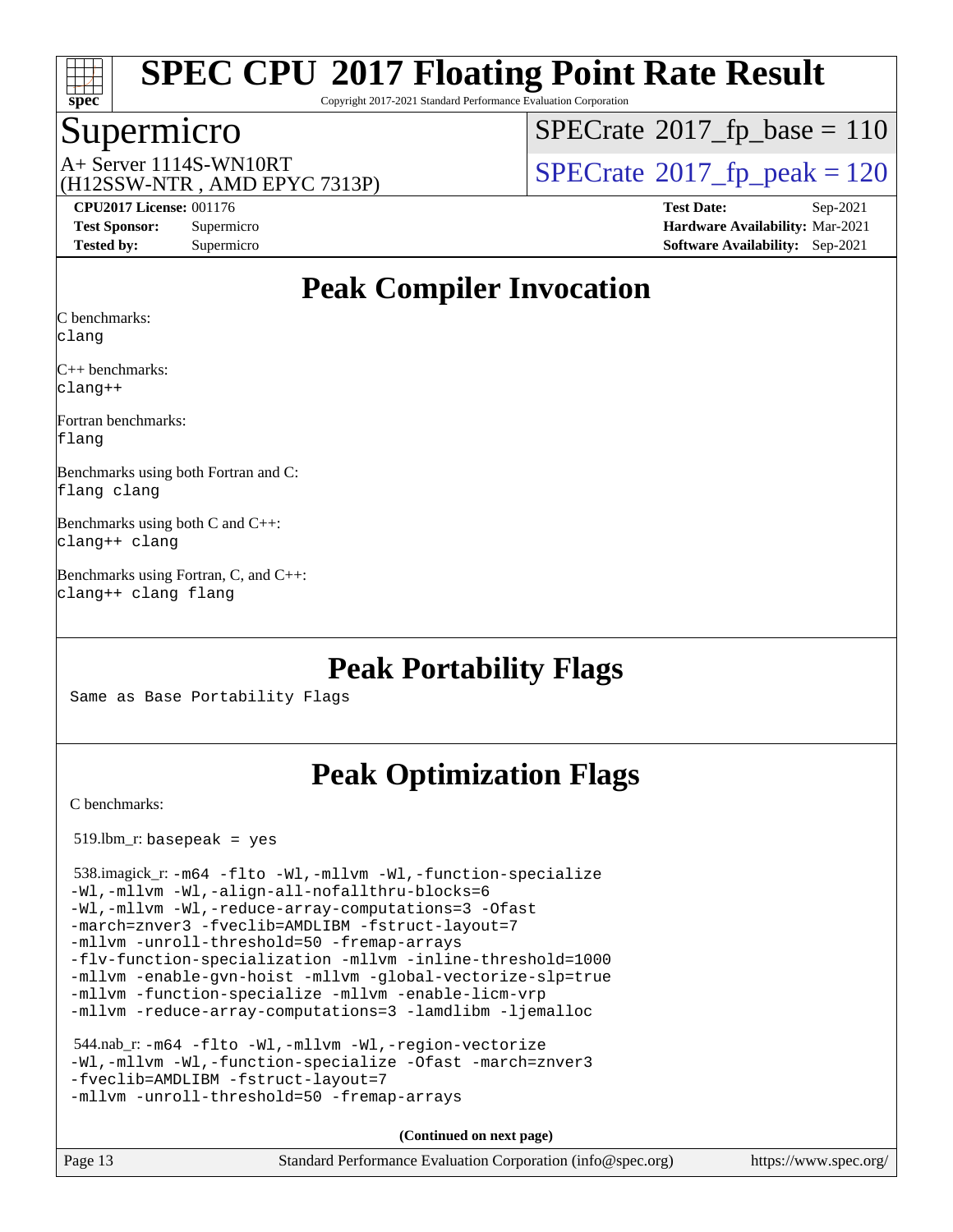

Copyright 2017-2021 Standard Performance Evaluation Corporation

#### Supermicro

 $SPECTate$ <sup>®</sup>[2017\\_fp\\_base =](http://www.spec.org/auto/cpu2017/Docs/result-fields.html#SPECrate2017fpbase) 110

(H12SSW-NTR , AMD EPYC 7313P)

 $A+$  Server 1114S-WN10RT  $\begin{array}{c|c}\n\text{SPECrate} \text{\textdegree}2017\_fp\_peak = 120\n\end{array}$  $\begin{array}{c|c}\n\text{SPECrate} \text{\textdegree}2017\_fp\_peak = 120\n\end{array}$  $\begin{array}{c|c}\n\text{SPECrate} \text{\textdegree}2017\_fp\_peak = 120\n\end{array}$ 

**[CPU2017 License:](http://www.spec.org/auto/cpu2017/Docs/result-fields.html#CPU2017License)** 001176 **[Test Date:](http://www.spec.org/auto/cpu2017/Docs/result-fields.html#TestDate)** Sep-2021 **[Test Sponsor:](http://www.spec.org/auto/cpu2017/Docs/result-fields.html#TestSponsor)** Supermicro **[Hardware Availability:](http://www.spec.org/auto/cpu2017/Docs/result-fields.html#HardwareAvailability)** Mar-2021 **[Tested by:](http://www.spec.org/auto/cpu2017/Docs/result-fields.html#Testedby)** Supermicro **[Software Availability:](http://www.spec.org/auto/cpu2017/Docs/result-fields.html#SoftwareAvailability)** Sep-2021

## **[Peak Optimization Flags \(Continued\)](http://www.spec.org/auto/cpu2017/Docs/result-fields.html#PeakOptimizationFlags)**

544.nab\_r (continued):

[-flv-function-specialization](http://www.spec.org/cpu2017/results/res2021q4/cpu2017-20211012-29723.flags.html#user_peakCOPTIMIZE544_nab_r_F-flv-function-specialization) [-mllvm -inline-threshold=1000](http://www.spec.org/cpu2017/results/res2021q4/cpu2017-20211012-29723.flags.html#user_peakCOPTIMIZE544_nab_r_F-inline-threshold_b7832241b0a6397e4ecdbaf0eb7defdc10f885c2a282fa3240fdc99844d543fda39cf8a4a9dccf68cf19b5438ac3b455264f478df15da0f4988afa40d8243bab) [-mllvm -enable-gvn-hoist](http://www.spec.org/cpu2017/results/res2021q4/cpu2017-20211012-29723.flags.html#user_peakCOPTIMIZE544_nab_r_F-enable-gvn-hoist_e5856354646dd6ca1333a0ad99b817e4cf8932b91b82809fd8fd47ceff7b22a89eba5c98fd3e3fa5200368fd772cec3dd56abc3c8f7b655a71b9f9848dddedd5) [-mllvm -global-vectorize-slp=true](http://www.spec.org/cpu2017/results/res2021q4/cpu2017-20211012-29723.flags.html#user_peakCOPTIMIZE544_nab_r_F-global-vectorize-slp_f701c289ed3fc79483844cad3672606d268e3123d2651e764a36e57810b634b30ff7af25c43ce4288d0e4c1cc47ba156fce6ed971bc0d0e53c4c557f353d3dec) [-mllvm -function-specialize](http://www.spec.org/cpu2017/results/res2021q4/cpu2017-20211012-29723.flags.html#user_peakCOPTIMIZE544_nab_r_F-function-specialize_233b3bdba86027f1b094368157e481c5bc59f40286dc25bfadc1858dcd5745c24fd30d5f188710db7fea399bcc9f44a80b3ce3aacc70a8870250c3ae5e1f35b8) [-mllvm -enable-licm-vrp](http://www.spec.org/cpu2017/results/res2021q4/cpu2017-20211012-29723.flags.html#user_peakCOPTIMIZE544_nab_r_F-enable-licm-vrp_82fd83574dee81d8c8043a1355024a53ba7c23d449242d72368fd778ae4cd8625fb6c8e473e88c632367ccc13b0c321b9a13b8db897fcfc1592cf0205fd356b5) [-mllvm -reduce-array-computations=3](http://www.spec.org/cpu2017/results/res2021q4/cpu2017-20211012-29723.flags.html#user_peakCOPTIMIZE544_nab_r_F-reduce-array-computations) [-lamdlibm](http://www.spec.org/cpu2017/results/res2021q4/cpu2017-20211012-29723.flags.html#user_peakEXTRA_LIBS544_nab_r_F-lamdlibm) [-ljemalloc](http://www.spec.org/cpu2017/results/res2021q4/cpu2017-20211012-29723.flags.html#user_peakEXTRA_LIBS544_nab_r_jemalloc-lib)

[C++ benchmarks:](http://www.spec.org/auto/cpu2017/Docs/result-fields.html#CXXbenchmarks)

 $508$ .namd\_r: basepeak = yes

```
 510.parest_r: -m64 -std=c++98 -mno-adx -mno-sse4a
-Wl,-mllvm -Wl,-x86-use-vzeroupper=false
-Wl,-mllvm -Wl,-enable-licm-vrp -flto
-Wl,-mllvm -Wl,-suppress-fmas
-Wl,-mllvm -Wl,-function-specialize -Ofast -march=znver3
-fveclib=AMDLIBM -finline-aggressive
-mllvm -unroll-threshold=100 -flv-function-specialization
-mllvm -enable-licm-vrp -mllvm -reroll-loops
-mllvm -aggressive-loop-unswitch
-mllvm -reduce-array-computations=3
-mllvm -global-vectorize-slp=true -lamdlibm -ljemalloc
```
[Fortran benchmarks](http://www.spec.org/auto/cpu2017/Docs/result-fields.html#Fortranbenchmarks):

```
 503.bwaves_r: -m64 -Wl,-mllvm -Wl,-enable-X86-prefetching
-Wl,-mllvm -Wl,-enable-licm-vrp -flto
-Wl,-mllvm -Wl,-function-specialize
-Wl,-mllvm -Wl,-align-all-nofallthru-blocks=6
-Wl,-mllvm -Wl,-reduce-array-computations=3 -Ofast
-march=znver3 -fveclib=AMDLIBM -Kieee -Mrecursive
-mllvm -reduce-array-computations=3
-mllvm -global-vectorize-slp=true -mllvm -enable-licm-vrp
-lamdlibm -ljemalloc -lflang -lflangrti
```
549.fotonik3d\_r: Same as 503.bwaves\_r

```
 554.roms_r: -m64 -Wl,-mllvm -Wl,-enable-X86-prefetching
-Wl,-mllvm -Wl,-enable-licm-vrp -flto
-Wl,-mllvm -Wl,-function-specialize
-Wl,-mllvm -Wl,-align-all-nofallthru-blocks=6
-Wl,-mllvm -Wl,-reduce-array-computations=3 -Ofast
-march=znver3 -fveclib=AMDLIBM -Kieee -Mrecursive
-mllvm -reduce-array-computations=3
-mllvm -global-vectorize-slp=true -mllvm -enable-licm-vrp
-Hz,1,0x1 -mllvm -fuse-tile-inner-loop -lamdlibm
-ljemalloc -lflang -lflangrti
```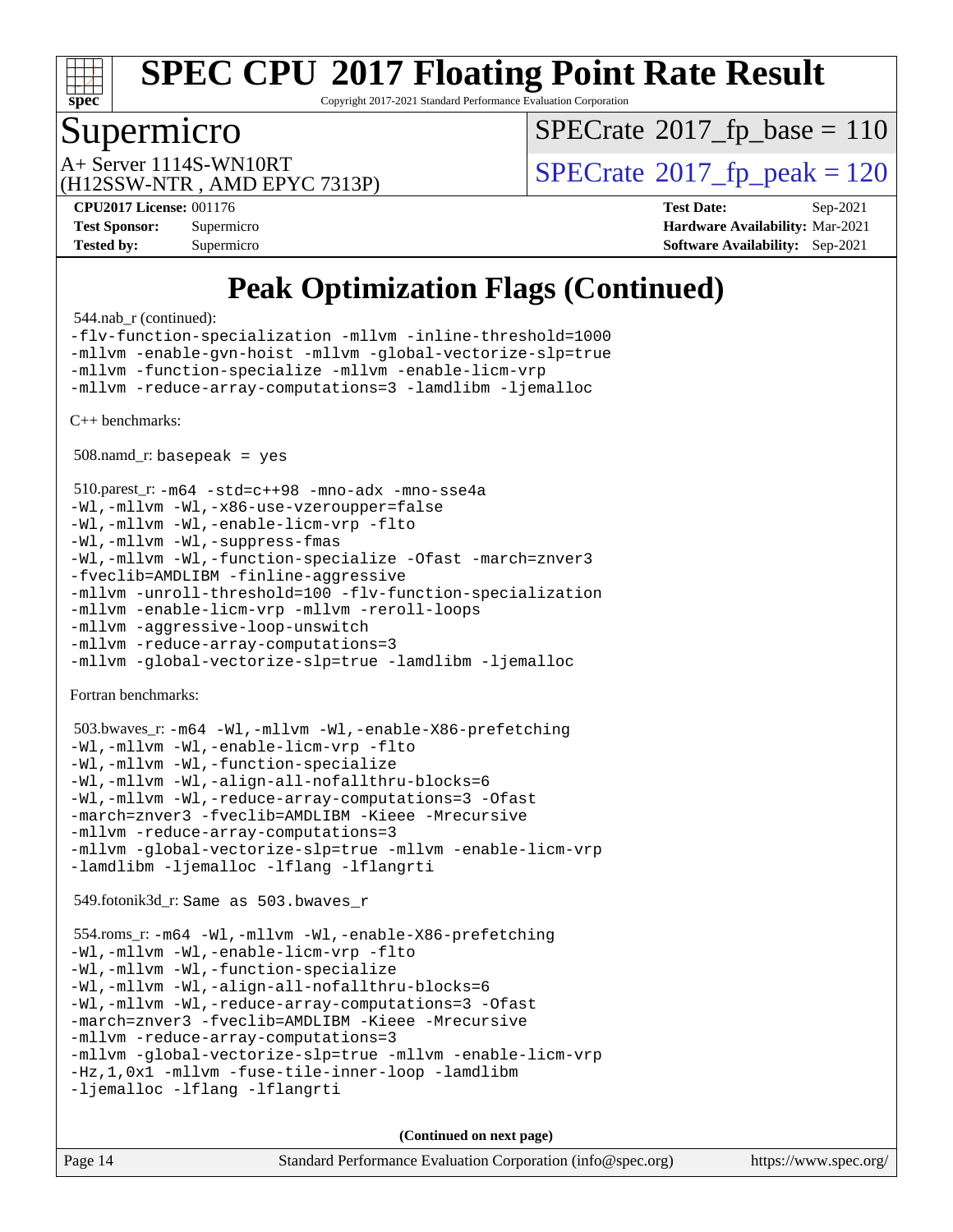

Copyright 2017-2021 Standard Performance Evaluation Corporation

#### Supermicro

 $SPECTate$ <sup>®</sup>[2017\\_fp\\_base =](http://www.spec.org/auto/cpu2017/Docs/result-fields.html#SPECrate2017fpbase) 110

(H12SSW-NTR , AMD EPYC 7313P)

 $A+$  Server 1114S-WN10RT  $\begin{array}{c|c}\n\text{SPECrate} \text{\textdegree}2017\_fp\_peak = 120\n\end{array}$  $\begin{array}{c|c}\n\text{SPECrate} \text{\textdegree}2017\_fp\_peak = 120\n\end{array}$  $\begin{array}{c|c}\n\text{SPECrate} \text{\textdegree}2017\_fp\_peak = 120\n\end{array}$ 

**[CPU2017 License:](http://www.spec.org/auto/cpu2017/Docs/result-fields.html#CPU2017License)** 001176 **[Test Date:](http://www.spec.org/auto/cpu2017/Docs/result-fields.html#TestDate)** Sep-2021 **[Test Sponsor:](http://www.spec.org/auto/cpu2017/Docs/result-fields.html#TestSponsor)** Supermicro **[Hardware Availability:](http://www.spec.org/auto/cpu2017/Docs/result-fields.html#HardwareAvailability)** Mar-2021 **[Tested by:](http://www.spec.org/auto/cpu2017/Docs/result-fields.html#Testedby)** Supermicro **[Software Availability:](http://www.spec.org/auto/cpu2017/Docs/result-fields.html#SoftwareAvailability)** Sep-2021

## **[Peak Optimization Flags \(Continued\)](http://www.spec.org/auto/cpu2017/Docs/result-fields.html#PeakOptimizationFlags)**

[Benchmarks using both Fortran and C](http://www.spec.org/auto/cpu2017/Docs/result-fields.html#BenchmarksusingbothFortranandC):

 521.wrf\_r: [-m64](http://www.spec.org/cpu2017/results/res2021q4/cpu2017-20211012-29723.flags.html#user_peakCCFCLD521_wrf_r_F-m64) [-Wl,-mllvm -Wl,-enable-X86-prefetching](http://www.spec.org/cpu2017/results/res2021q4/cpu2017-20211012-29723.flags.html#user_peakLDFFLAGS521_wrf_r_F-enable-X86-prefetching_362de7b2f7f327d498ff3502bcaa6d8937de40fbbc59a600e539433e6b2cb9ea5e30d4a00c3465ce74a160670b5fcaffd57d10fdc90b0d7ee2c6f387a6bf1aee) [-Wl,-mllvm -Wl,-enable-licm-vrp](http://www.spec.org/cpu2017/results/res2021q4/cpu2017-20211012-29723.flags.html#user_peakLDFFLAGS521_wrf_r_F-enable-licm-vrp_65c4fc69039207ec88421e1591ba3bbf2ac715c2f390cac268ece6f40ae7757bd65f971ef38c9b70aedd2bf37e4037d3d64a7fe88db6aed78b6f244274772259) [-flto](http://www.spec.org/cpu2017/results/res2021q4/cpu2017-20211012-29723.flags.html#user_peakCOPTIMIZEEXTRA_LDFLAGSFOPTIMIZE521_wrf_r_aocc-flto) [-Wl,-mllvm -Wl,-function-specialize](http://www.spec.org/cpu2017/results/res2021q4/cpu2017-20211012-29723.flags.html#user_peakEXTRA_LDFLAGS521_wrf_r_F-function-specialize_7e7e661e57922243ee67c9a1251cb8910e607325179a0ce7f2884e09a6f5d4a5ef0ae4f37e8a2a11c95fc48e931f06dc2b6016f14b511fcb441e048bef1b065a) [-Wl,-mllvm -Wl,-align-all-nofallthru-blocks=6](http://www.spec.org/cpu2017/results/res2021q4/cpu2017-20211012-29723.flags.html#user_peakEXTRA_LDFLAGS521_wrf_r_F-align-all-nofallthru-blocks) [-Wl,-mllvm -Wl,-reduce-array-computations=3](http://www.spec.org/cpu2017/results/res2021q4/cpu2017-20211012-29723.flags.html#user_peakEXTRA_LDFLAGS521_wrf_r_F-reduce-array-computations_b882aefe7a5dda4e33149f6299762b9a720dace3e498e13756f4c04e5a19edf5315c1f3993de2e61ec41e8c206231f84e05da7040e1bb5d69ba27d10a12507e4) [-Ofast](http://www.spec.org/cpu2017/results/res2021q4/cpu2017-20211012-29723.flags.html#user_peakCOPTIMIZEFOPTIMIZE521_wrf_r_aocc-Ofast) [-march=znver3](http://www.spec.org/cpu2017/results/res2021q4/cpu2017-20211012-29723.flags.html#user_peakCOPTIMIZEFOPTIMIZE521_wrf_r_aocc-march) [-fveclib=AMDLIBM](http://www.spec.org/cpu2017/results/res2021q4/cpu2017-20211012-29723.flags.html#user_peakCOPTIMIZEFOPTIMIZE521_wrf_r_F-fveclib) [-fstruct-layout=7](http://www.spec.org/cpu2017/results/res2021q4/cpu2017-20211012-29723.flags.html#user_peakCOPTIMIZE521_wrf_r_F-struct-layout_bb5ca1df7367e944cc4ca61612cc03d98834394c255cd0c6192b74953ffa1609f9fc38f5f1e72e3b07e2e558865a0ecfad5df250ac72d4e5924673196dbcdf1c) [-mllvm -unroll-threshold=50](http://www.spec.org/cpu2017/results/res2021q4/cpu2017-20211012-29723.flags.html#user_peakCOPTIMIZE521_wrf_r_F-unroll-threshold_458874500b2c105d6d5cb4d7a611c40e2b16e9e3d26b355fea72d644c3673b4de4b3932662f0ed3dbec75c491a13da2d2ca81180bd779dc531083ef1e1e549dc) [-fremap-arrays](http://www.spec.org/cpu2017/results/res2021q4/cpu2017-20211012-29723.flags.html#user_peakCOPTIMIZE521_wrf_r_F-fremap-arrays) [-flv-function-specialization](http://www.spec.org/cpu2017/results/res2021q4/cpu2017-20211012-29723.flags.html#user_peakCOPTIMIZE521_wrf_r_F-flv-function-specialization) [-mllvm -inline-threshold=1000](http://www.spec.org/cpu2017/results/res2021q4/cpu2017-20211012-29723.flags.html#user_peakCOPTIMIZE521_wrf_r_F-inline-threshold_b7832241b0a6397e4ecdbaf0eb7defdc10f885c2a282fa3240fdc99844d543fda39cf8a4a9dccf68cf19b5438ac3b455264f478df15da0f4988afa40d8243bab) [-mllvm -enable-gvn-hoist](http://www.spec.org/cpu2017/results/res2021q4/cpu2017-20211012-29723.flags.html#user_peakCOPTIMIZE521_wrf_r_F-enable-gvn-hoist_e5856354646dd6ca1333a0ad99b817e4cf8932b91b82809fd8fd47ceff7b22a89eba5c98fd3e3fa5200368fd772cec3dd56abc3c8f7b655a71b9f9848dddedd5) [-mllvm -global-vectorize-slp=true](http://www.spec.org/cpu2017/results/res2021q4/cpu2017-20211012-29723.flags.html#user_peakCOPTIMIZEFOPTIMIZE521_wrf_r_F-global-vectorize-slp_f701c289ed3fc79483844cad3672606d268e3123d2651e764a36e57810b634b30ff7af25c43ce4288d0e4c1cc47ba156fce6ed971bc0d0e53c4c557f353d3dec) [-mllvm -function-specialize](http://www.spec.org/cpu2017/results/res2021q4/cpu2017-20211012-29723.flags.html#user_peakCOPTIMIZE521_wrf_r_F-function-specialize_233b3bdba86027f1b094368157e481c5bc59f40286dc25bfadc1858dcd5745c24fd30d5f188710db7fea399bcc9f44a80b3ce3aacc70a8870250c3ae5e1f35b8) [-mllvm -enable-licm-vrp](http://www.spec.org/cpu2017/results/res2021q4/cpu2017-20211012-29723.flags.html#user_peakCOPTIMIZEFOPTIMIZE521_wrf_r_F-enable-licm-vrp_82fd83574dee81d8c8043a1355024a53ba7c23d449242d72368fd778ae4cd8625fb6c8e473e88c632367ccc13b0c321b9a13b8db897fcfc1592cf0205fd356b5) [-mllvm -reduce-array-computations=3](http://www.spec.org/cpu2017/results/res2021q4/cpu2017-20211012-29723.flags.html#user_peakCOPTIMIZEFOPTIMIZE521_wrf_r_F-reduce-array-computations) [-Kieee](http://www.spec.org/cpu2017/results/res2021q4/cpu2017-20211012-29723.flags.html#user_peakFOPTIMIZE521_wrf_r_F-kieee) [-Mrecursive](http://www.spec.org/cpu2017/results/res2021q4/cpu2017-20211012-29723.flags.html#user_peakFOPTIMIZE521_wrf_r_F-mrecursive) [-lamdlibm](http://www.spec.org/cpu2017/results/res2021q4/cpu2017-20211012-29723.flags.html#user_peakEXTRA_LIBS521_wrf_r_F-lamdlibm) [-ljemalloc](http://www.spec.org/cpu2017/results/res2021q4/cpu2017-20211012-29723.flags.html#user_peakEXTRA_LIBS521_wrf_r_jemalloc-lib) [-lflang](http://www.spec.org/cpu2017/results/res2021q4/cpu2017-20211012-29723.flags.html#user_peakEXTRA_FLIBS521_wrf_r_F-lflang) [-lflangrti](http://www.spec.org/cpu2017/results/res2021q4/cpu2017-20211012-29723.flags.html#user_peakEXTRA_FLIBS521_wrf_r_F-lflangrti)

```
 527.cam4_r: -m64 -Wl,-mllvm -Wl,-enable-X86-prefetching
-Wl,-mllvm -Wl,-enable-licm-vrp -flto
-Wl,-mllvm -Wl,-function-specialize
-Wl,-mllvm -Wl,-force-vector-interleave=1 -Ofast
-march=znver3 -fveclib=AMDLIBM -fstruct-layout=7
-mllvm -unroll-threshold=50 -fremap-arrays
-flv-function-specialization -mllvm -inline-threshold=1000
-mllvm -enable-gvn-hoist -mllvm -global-vectorize-slp=true
-mllvm -function-specialize -mllvm -enable-licm-vrp
-mllvm -reduce-array-computations=3 -O3 -ffast-math
-funroll-loops -mllvm -extra-vectorizer-passes
-mllvm -lsr-in-nested-loop -Mrecursive -lamdlibm
-ljemalloc -lflang -lflangrti
```
[Benchmarks using both C and C++](http://www.spec.org/auto/cpu2017/Docs/result-fields.html#BenchmarksusingbothCandCXX):

```
 511.povray_r: -m64 -std=c++98 -mno-adx -mno-sse4a
-Wl,-mllvm -Wl,-x86-use-vzeroupper=false
-Wl,-mllvm -Wl,-enable-licm-vrp -flto
-Wl,-mllvm -Wl,-function-specialize
-Wl,-mllvm -Wl,-align-all-nofallthru-blocks=6
-Wl,-mllvm -Wl,-reduce-array-computations=3 -Ofast
-march=znver3 -fveclib=AMDLIBM -fstruct-layout=7
-mllvm -unroll-threshold=50 -fremap-arrays
-flv-function-specialization -mllvm -inline-threshold=1000
-mllvm -enable-gvn-hoist -mllvm -global-vectorize-slp=true
-mllvm -function-specialize -mllvm -enable-licm-vrp
-mllvm -reduce-array-computations=3 -finline-aggressive
-mllvm -unroll-threshold=100 -mllvm -reroll-loops
```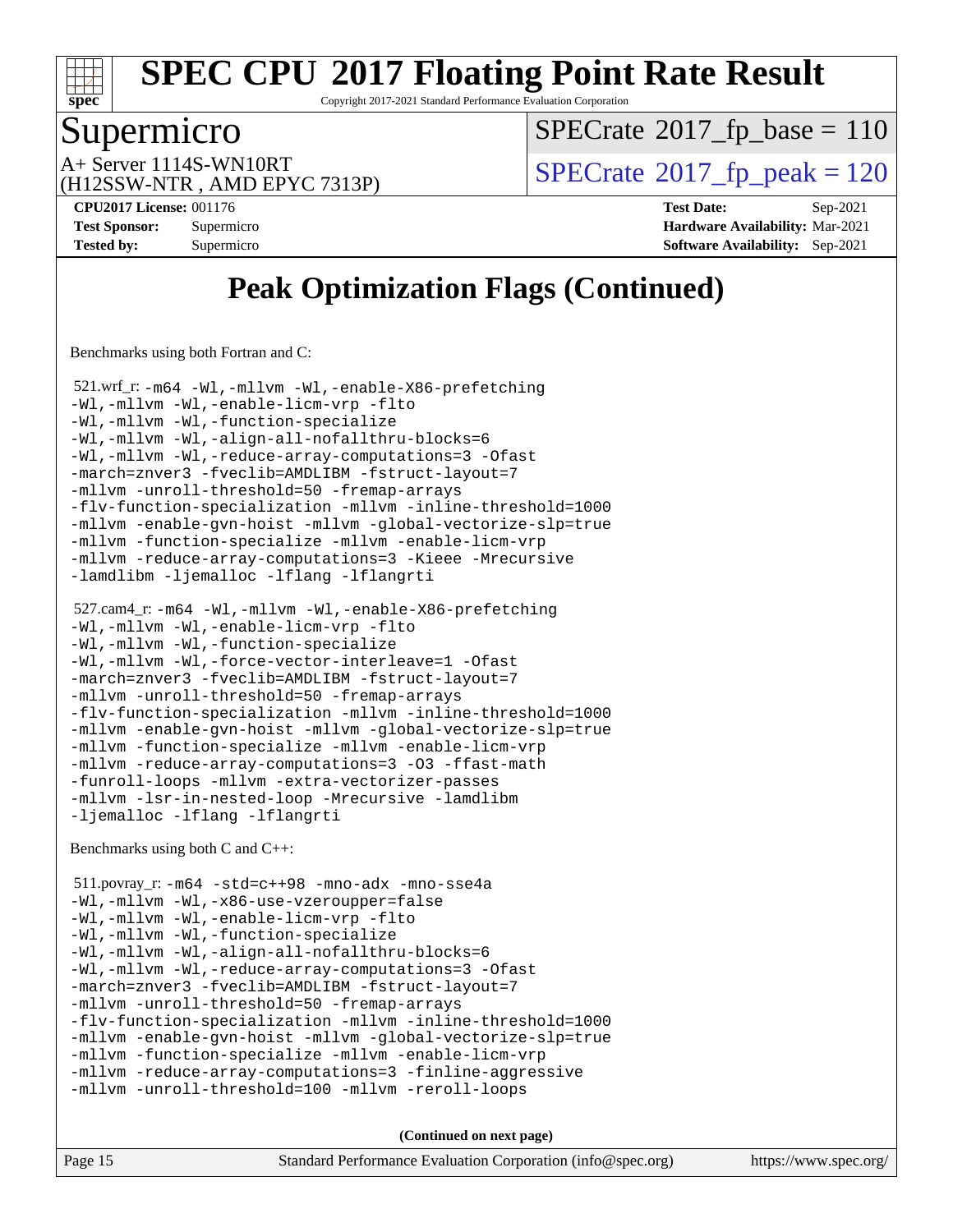

Copyright 2017-2021 Standard Performance Evaluation Corporation

## Supermicro

 $SPECrate$ <sup>®</sup>[2017\\_fp\\_base =](http://www.spec.org/auto/cpu2017/Docs/result-fields.html#SPECrate2017fpbase) 110

(H12SSW-NTR , AMD EPYC 7313P)

 $A+$  Server 1114S-WN10RT  $\begin{array}{c|c}\n\text{SPECrate} \text{\textdegree}2017\_fp\_peak = 120\n\end{array}$  $\begin{array}{c|c}\n\text{SPECrate} \text{\textdegree}2017\_fp\_peak = 120\n\end{array}$  $\begin{array}{c|c}\n\text{SPECrate} \text{\textdegree}2017\_fp\_peak = 120\n\end{array}$ 

**[Tested by:](http://www.spec.org/auto/cpu2017/Docs/result-fields.html#Testedby)** Supermicro **[Software Availability:](http://www.spec.org/auto/cpu2017/Docs/result-fields.html#SoftwareAvailability)** Sep-2021

**[CPU2017 License:](http://www.spec.org/auto/cpu2017/Docs/result-fields.html#CPU2017License)** 001176 **[Test Date:](http://www.spec.org/auto/cpu2017/Docs/result-fields.html#TestDate)** Sep-2021 **[Test Sponsor:](http://www.spec.org/auto/cpu2017/Docs/result-fields.html#TestSponsor)** Supermicro **[Hardware Availability:](http://www.spec.org/auto/cpu2017/Docs/result-fields.html#HardwareAvailability)** Mar-2021

## **[Peak Optimization Flags \(Continued\)](http://www.spec.org/auto/cpu2017/Docs/result-fields.html#PeakOptimizationFlags)**

511.povray\_r (continued):

[-mllvm -aggressive-loop-unswitch](http://www.spec.org/cpu2017/results/res2021q4/cpu2017-20211012-29723.flags.html#user_peakCXXOPTIMIZE511_povray_r_F-aggressive-loop-unswitch_abd8177005d493f9a81f88ae32814acdc0422950e54bc53b0605c538e2e7549eb43d48c826089056b98aa2f0c142dc7ed1401fa1c97db9286a8c3ff748437b59) [-lamdlibm](http://www.spec.org/cpu2017/results/res2021q4/cpu2017-20211012-29723.flags.html#user_peakEXTRA_LIBS511_povray_r_F-lamdlibm) [-ljemalloc](http://www.spec.org/cpu2017/results/res2021q4/cpu2017-20211012-29723.flags.html#user_peakEXTRA_LIBS511_povray_r_jemalloc-lib)

526.blender\_r: basepeak = yes

[Benchmarks using Fortran, C, and C++:](http://www.spec.org/auto/cpu2017/Docs/result-fields.html#BenchmarksusingFortranCandCXX) [-m64](http://www.spec.org/cpu2017/results/res2021q4/cpu2017-20211012-29723.flags.html#user_CC_CXX_FCpeak_F-m64) [-std=c++98](http://www.spec.org/cpu2017/results/res2021q4/cpu2017-20211012-29723.flags.html#user_CC_CXX_FCpeak_std-cpp) [-mno-adx](http://www.spec.org/cpu2017/results/res2021q4/cpu2017-20211012-29723.flags.html#user_CC_CXX_FCpeak_F-mno-adx) [-mno-sse4a](http://www.spec.org/cpu2017/results/res2021q4/cpu2017-20211012-29723.flags.html#user_CC_CXX_FCpeak_F-mno-sse4a) [-Wl,-mllvm -Wl,-x86-use-vzeroupper=false](http://www.spec.org/cpu2017/results/res2021q4/cpu2017-20211012-29723.flags.html#user_CC_CXX_FCpeak_F-use-vzeroupper_f792211b0552b0142c11cf651c85f88d7eca3e3e6d4ab29ab8b0b7be9c7d83df7aebb846b5dded1424ec84d39acb59d058815f97bc3ae9de4ba00ee4e2945c83) [-Wl,-mllvm -Wl,-enable-licm-vrp](http://www.spec.org/cpu2017/results/res2021q4/cpu2017-20211012-29723.flags.html#user_CC_CXX_FCpeak_F-enable-licm-vrp_65c4fc69039207ec88421e1591ba3bbf2ac715c2f390cac268ece6f40ae7757bd65f971ef38c9b70aedd2bf37e4037d3d64a7fe88db6aed78b6f244274772259) [-flto](http://www.spec.org/cpu2017/results/res2021q4/cpu2017-20211012-29723.flags.html#user_CC_CXX_FCpeak_aocc-flto) [-Wl,-mllvm -Wl,-function-specialize](http://www.spec.org/cpu2017/results/res2021q4/cpu2017-20211012-29723.flags.html#user_CC_CXX_FCpeak_F-function-specialize_7e7e661e57922243ee67c9a1251cb8910e607325179a0ce7f2884e09a6f5d4a5ef0ae4f37e8a2a11c95fc48e931f06dc2b6016f14b511fcb441e048bef1b065a) [-Wl,-mllvm -Wl,-align-all-nofallthru-blocks=6](http://www.spec.org/cpu2017/results/res2021q4/cpu2017-20211012-29723.flags.html#user_CC_CXX_FCpeak_F-align-all-nofallthru-blocks) [-Wl,-mllvm -Wl,-reduce-array-computations=3](http://www.spec.org/cpu2017/results/res2021q4/cpu2017-20211012-29723.flags.html#user_CC_CXX_FCpeak_F-reduce-array-computations_b882aefe7a5dda4e33149f6299762b9a720dace3e498e13756f4c04e5a19edf5315c1f3993de2e61ec41e8c206231f84e05da7040e1bb5d69ba27d10a12507e4) [-Ofast](http://www.spec.org/cpu2017/results/res2021q4/cpu2017-20211012-29723.flags.html#user_CC_CXX_FCpeak_aocc-Ofast) [-march=znver3](http://www.spec.org/cpu2017/results/res2021q4/cpu2017-20211012-29723.flags.html#user_CC_CXX_FCpeak_aocc-march) [-fveclib=AMDLIBM](http://www.spec.org/cpu2017/results/res2021q4/cpu2017-20211012-29723.flags.html#user_CC_CXX_FCpeak_F-fveclib) [-fstruct-layout=7](http://www.spec.org/cpu2017/results/res2021q4/cpu2017-20211012-29723.flags.html#user_CC_CXX_FCpeak_F-struct-layout_bb5ca1df7367e944cc4ca61612cc03d98834394c255cd0c6192b74953ffa1609f9fc38f5f1e72e3b07e2e558865a0ecfad5df250ac72d4e5924673196dbcdf1c) [-mllvm -unroll-threshold=50](http://www.spec.org/cpu2017/results/res2021q4/cpu2017-20211012-29723.flags.html#user_CC_CXX_FCpeak_F-unroll-threshold_458874500b2c105d6d5cb4d7a611c40e2b16e9e3d26b355fea72d644c3673b4de4b3932662f0ed3dbec75c491a13da2d2ca81180bd779dc531083ef1e1e549dc) [-fremap-arrays](http://www.spec.org/cpu2017/results/res2021q4/cpu2017-20211012-29723.flags.html#user_CC_CXX_FCpeak_F-fremap-arrays) [-flv-function-specialization](http://www.spec.org/cpu2017/results/res2021q4/cpu2017-20211012-29723.flags.html#user_CC_CXX_FCpeak_F-flv-function-specialization) [-mllvm -inline-threshold=1000](http://www.spec.org/cpu2017/results/res2021q4/cpu2017-20211012-29723.flags.html#user_CC_CXX_FCpeak_F-inline-threshold_b7832241b0a6397e4ecdbaf0eb7defdc10f885c2a282fa3240fdc99844d543fda39cf8a4a9dccf68cf19b5438ac3b455264f478df15da0f4988afa40d8243bab) [-mllvm -enable-gvn-hoist](http://www.spec.org/cpu2017/results/res2021q4/cpu2017-20211012-29723.flags.html#user_CC_CXX_FCpeak_F-enable-gvn-hoist_e5856354646dd6ca1333a0ad99b817e4cf8932b91b82809fd8fd47ceff7b22a89eba5c98fd3e3fa5200368fd772cec3dd56abc3c8f7b655a71b9f9848dddedd5) [-mllvm -global-vectorize-slp=true](http://www.spec.org/cpu2017/results/res2021q4/cpu2017-20211012-29723.flags.html#user_CC_CXX_FCpeak_F-global-vectorize-slp_f701c289ed3fc79483844cad3672606d268e3123d2651e764a36e57810b634b30ff7af25c43ce4288d0e4c1cc47ba156fce6ed971bc0d0e53c4c557f353d3dec) [-mllvm -function-specialize](http://www.spec.org/cpu2017/results/res2021q4/cpu2017-20211012-29723.flags.html#user_CC_CXX_FCpeak_F-function-specialize_233b3bdba86027f1b094368157e481c5bc59f40286dc25bfadc1858dcd5745c24fd30d5f188710db7fea399bcc9f44a80b3ce3aacc70a8870250c3ae5e1f35b8) [-mllvm -enable-licm-vrp](http://www.spec.org/cpu2017/results/res2021q4/cpu2017-20211012-29723.flags.html#user_CC_CXX_FCpeak_F-enable-licm-vrp_82fd83574dee81d8c8043a1355024a53ba7c23d449242d72368fd778ae4cd8625fb6c8e473e88c632367ccc13b0c321b9a13b8db897fcfc1592cf0205fd356b5) [-mllvm -reduce-array-computations=3](http://www.spec.org/cpu2017/results/res2021q4/cpu2017-20211012-29723.flags.html#user_CC_CXX_FCpeak_F-reduce-array-computations) [-mllvm -unroll-threshold=100](http://www.spec.org/cpu2017/results/res2021q4/cpu2017-20211012-29723.flags.html#user_CC_CXX_FCpeak_F-unroll-threshold) [-mllvm -loop-unswitch-threshold=200000](http://www.spec.org/cpu2017/results/res2021q4/cpu2017-20211012-29723.flags.html#user_CC_CXX_FCpeak_F-loop-unswitch-threshold_f9a82ae3270e55b5fbf79d0d96ee93606b73edbbe527d20b18b7bff1a3a146ad50cfc7454c5297978340ae9213029016a7d16221274d672d3f7f42ed25274e1d) [-finline-aggressive](http://www.spec.org/cpu2017/results/res2021q4/cpu2017-20211012-29723.flags.html#user_CC_CXX_FCpeak_F-finline-aggressive) [-mllvm -reroll-loops](http://www.spec.org/cpu2017/results/res2021q4/cpu2017-20211012-29723.flags.html#user_CC_CXX_FCpeak_F-reroll-loops) [-mllvm -aggressive-loop-unswitch](http://www.spec.org/cpu2017/results/res2021q4/cpu2017-20211012-29723.flags.html#user_CC_CXX_FCpeak_F-aggressive-loop-unswitch_abd8177005d493f9a81f88ae32814acdc0422950e54bc53b0605c538e2e7549eb43d48c826089056b98aa2f0c142dc7ed1401fa1c97db9286a8c3ff748437b59) [-mllvm -extra-vectorizer-passes](http://www.spec.org/cpu2017/results/res2021q4/cpu2017-20211012-29723.flags.html#user_CC_CXX_FCpeak_F-extra-vectorizer-passes_4bb9f90681e045f5ce38050c5c48e52c5a95ed819cbc44e12f6b389a91a38f1bfb7d9f51b06906bf2bd7ccd881019f6383c418982c71e3a142c10a060056d555) [-mllvm -convert-pow-exp-to-int=false](http://www.spec.org/cpu2017/results/res2021q4/cpu2017-20211012-29723.flags.html#user_CC_CXX_FCpeak_F-convert-pow-exp-to-int_48075d7f300181d7350b7c152e089ba974e4acf53c583458eae87b0ecd6f9aa5a8546e2797aca77a784d497b972647cfd65b81c02996ee1106af5ba1043433c1) [-Kieee](http://www.spec.org/cpu2017/results/res2021q4/cpu2017-20211012-29723.flags.html#user_CC_CXX_FCpeak_F-kieee) [-Mrecursive](http://www.spec.org/cpu2017/results/res2021q4/cpu2017-20211012-29723.flags.html#user_CC_CXX_FCpeak_F-mrecursive) [-lamdlibm](http://www.spec.org/cpu2017/results/res2021q4/cpu2017-20211012-29723.flags.html#user_CC_CXX_FCpeak_F-lamdlibm) [-ljemalloc](http://www.spec.org/cpu2017/results/res2021q4/cpu2017-20211012-29723.flags.html#user_CC_CXX_FCpeak_jemalloc-lib) [-lflang](http://www.spec.org/cpu2017/results/res2021q4/cpu2017-20211012-29723.flags.html#user_CC_CXX_FCpeak_F-lflang) [-lflangrti](http://www.spec.org/cpu2017/results/res2021q4/cpu2017-20211012-29723.flags.html#user_CC_CXX_FCpeak_F-lflangrti)

## **[Peak Other Flags](http://www.spec.org/auto/cpu2017/Docs/result-fields.html#PeakOtherFlags)**

[C benchmarks](http://www.spec.org/auto/cpu2017/Docs/result-fields.html#Cbenchmarks): [-Wno-unused-command-line-argument](http://www.spec.org/cpu2017/results/res2021q4/cpu2017-20211012-29723.flags.html#user_CCpeak_F-Wno-unused-command-line-argument)

[C++ benchmarks:](http://www.spec.org/auto/cpu2017/Docs/result-fields.html#CXXbenchmarks) [-Wno-unused-command-line-argument](http://www.spec.org/cpu2017/results/res2021q4/cpu2017-20211012-29723.flags.html#user_CXXpeak_F-Wno-unused-command-line-argument)

[Fortran benchmarks](http://www.spec.org/auto/cpu2017/Docs/result-fields.html#Fortranbenchmarks): [-Wno-unused-command-line-argument](http://www.spec.org/cpu2017/results/res2021q4/cpu2017-20211012-29723.flags.html#user_FCpeak_F-Wno-unused-command-line-argument)

[Benchmarks using both Fortran and C](http://www.spec.org/auto/cpu2017/Docs/result-fields.html#BenchmarksusingbothFortranandC): [-Wno-unused-command-line-argument](http://www.spec.org/cpu2017/results/res2021q4/cpu2017-20211012-29723.flags.html#user_CC_FCpeak_F-Wno-unused-command-line-argument)

[Benchmarks using both C and C++](http://www.spec.org/auto/cpu2017/Docs/result-fields.html#BenchmarksusingbothCandCXX): [-Wno-unused-command-line-argument](http://www.spec.org/cpu2017/results/res2021q4/cpu2017-20211012-29723.flags.html#user_CC_CXXpeak_F-Wno-unused-command-line-argument)

[Benchmarks using Fortran, C, and C++:](http://www.spec.org/auto/cpu2017/Docs/result-fields.html#BenchmarksusingFortranCandCXX) [-Wno-unused-command-line-argument](http://www.spec.org/cpu2017/results/res2021q4/cpu2017-20211012-29723.flags.html#user_CC_CXX_FCpeak_F-Wno-unused-command-line-argument)